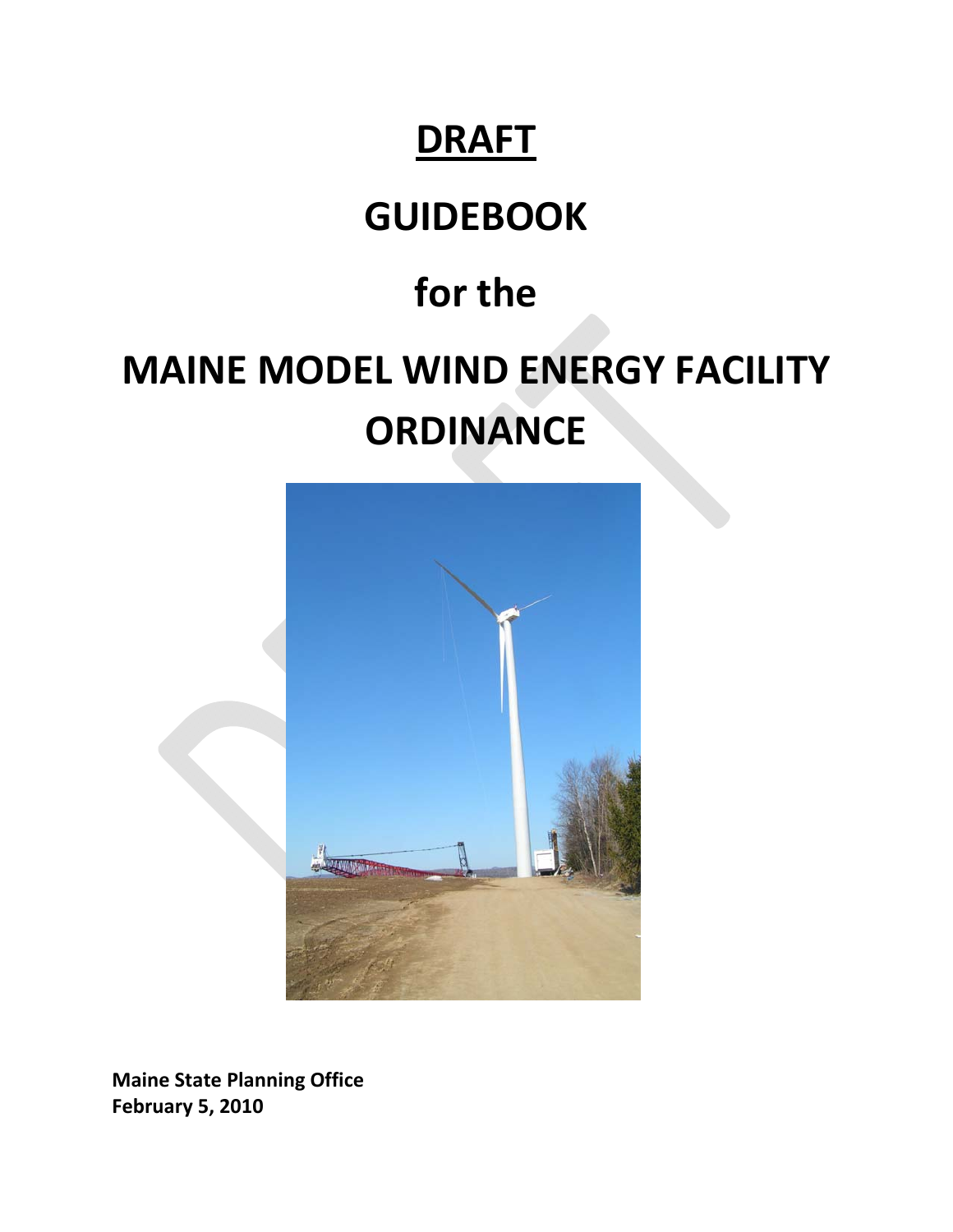## **Table of Contents**

#### **Introduction**

#### **Guidance on Model Ordinance Provisions**

- **8.0 Classification of Wind Energy Facilities**
- **9.0 Administration**
- **10.0 Application Submission Requirements**
- **11.0 MET Towers**
- **12.0 General Standards (Applicable to All Facility Types)**
	- **12.1 Safety Setbacks**
	- **12.2 Natural Resource Protection**
	- **12.4 Controls and Brakes**
	- **12.7 Blade Clearance**
	- **12.9 Structure Type**
	- **12.10 Erosion Control**
	- **12.11 Building‐Mounted Turbines**
	- **12.13 Visual Screening (Applicable to Type 1B and Type 2 Facilities only)**
- **13.1 Additional Standards for Type 1A and 1B: Control of Noise**
- **14.0 Additional Standards for Type 2 and Type 3**
	- **14.1 Control of Noise**
	- **14.2 Use of Public Roads**
	- **14.4 Artificial Habitat**
	- **14.5 Effect on Scenic Resources**
	- **14.6 Shadow Flicker**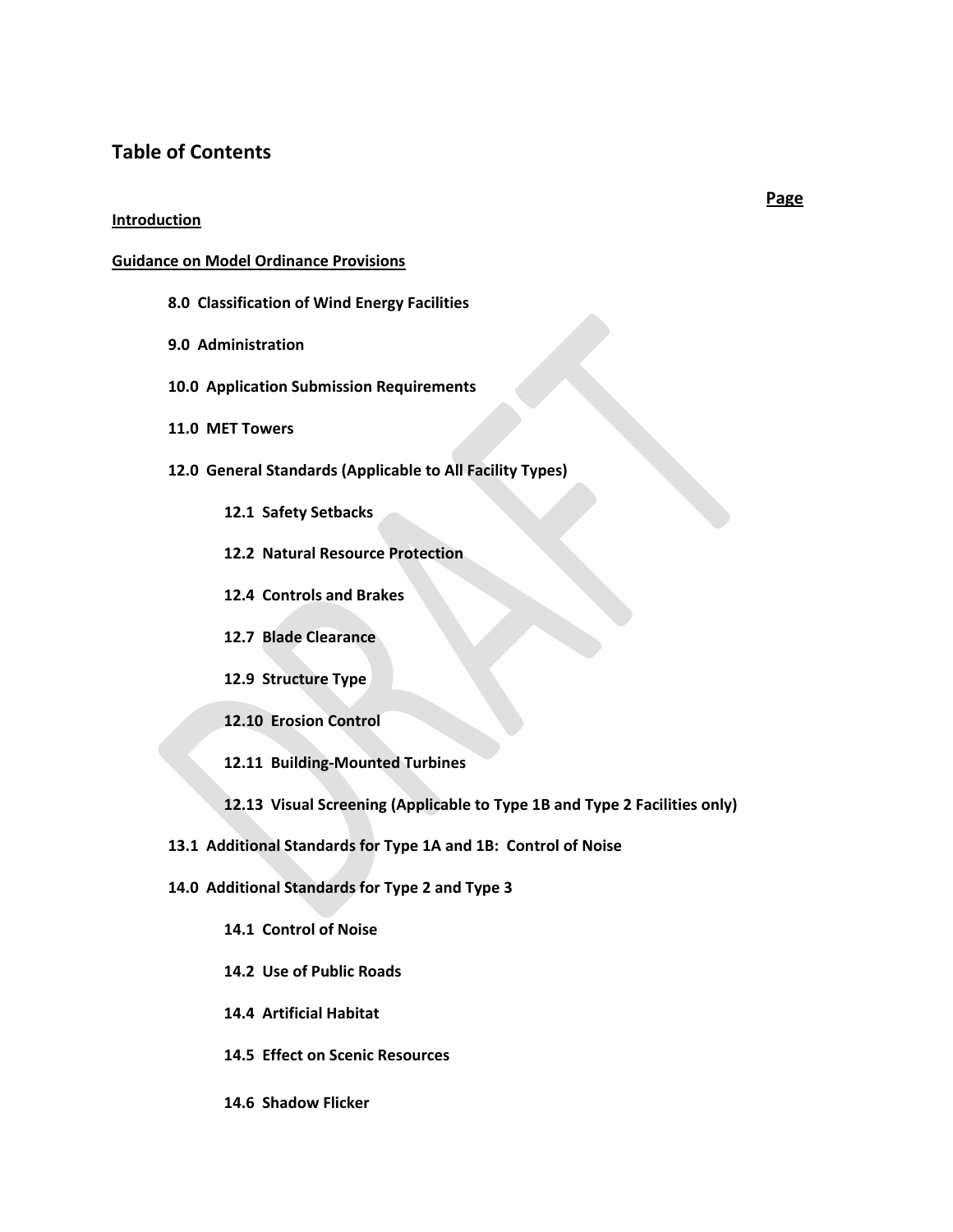## **Table of Contents (continued)**

**14.7 Relationship to MAINE DEP Certification and Permitting** 

**14.10 Design Safety Certification** 

**14.12 Decommissioning** 

#### **Acknowledgements**

The Model Ordinance reflects the review of numerous ordinances and reports related to small and large wind energy facilities from a variety of jurisdictions. The Model Ordinance and guidebook were drafted by Fred Snow, Community Planner at Kennebec Valley Council of Governments under contract with the Maine State Planning Office (SPO). Drafts of the ordinance and guidebook were reviewed and edited by Phil Carey and Todd Burrowes from SPO. Appreciation extends to James Cassida, Permitting Coordinator at MAINE DEP, for contributing guidebook sections about MAINE DEP regulations concerning sound and scenic resources. Special thanks extend to the following for their thoughtful review and comments on the Model Ordinance: Jeff Austin, Maine Municipal Association; Juliet Browne, Verrill, Dana, LLP; Jane Campbell, Richard Fortier, Jane Gallagher, and Tim Vrabel, Maine Public Utilities Commission; James Cassida, Maine Department of Environmental Protection; Judith Dorsey, private citizen; Representative Stacey Fitts; Trudy Forsythe, National Renewable Energy Laboratory; Meredith Grieg, All Seasons Home Improvement Company; Mary Anne Hayes, Maine Rural Partners; Liz Hertz and Kathleen Leyden, SPO; Jody Jones, Maine Audubon; Sue Jones, Community Energy Partners; Jeremy Payne, Independent Energy Producers of Maine; Marcia Spencer‐Famous, Maine Land Use Regulation Commission; and Steve Timpano and Steve Walker, Maine Department of Inland Fisheries and Wildlife.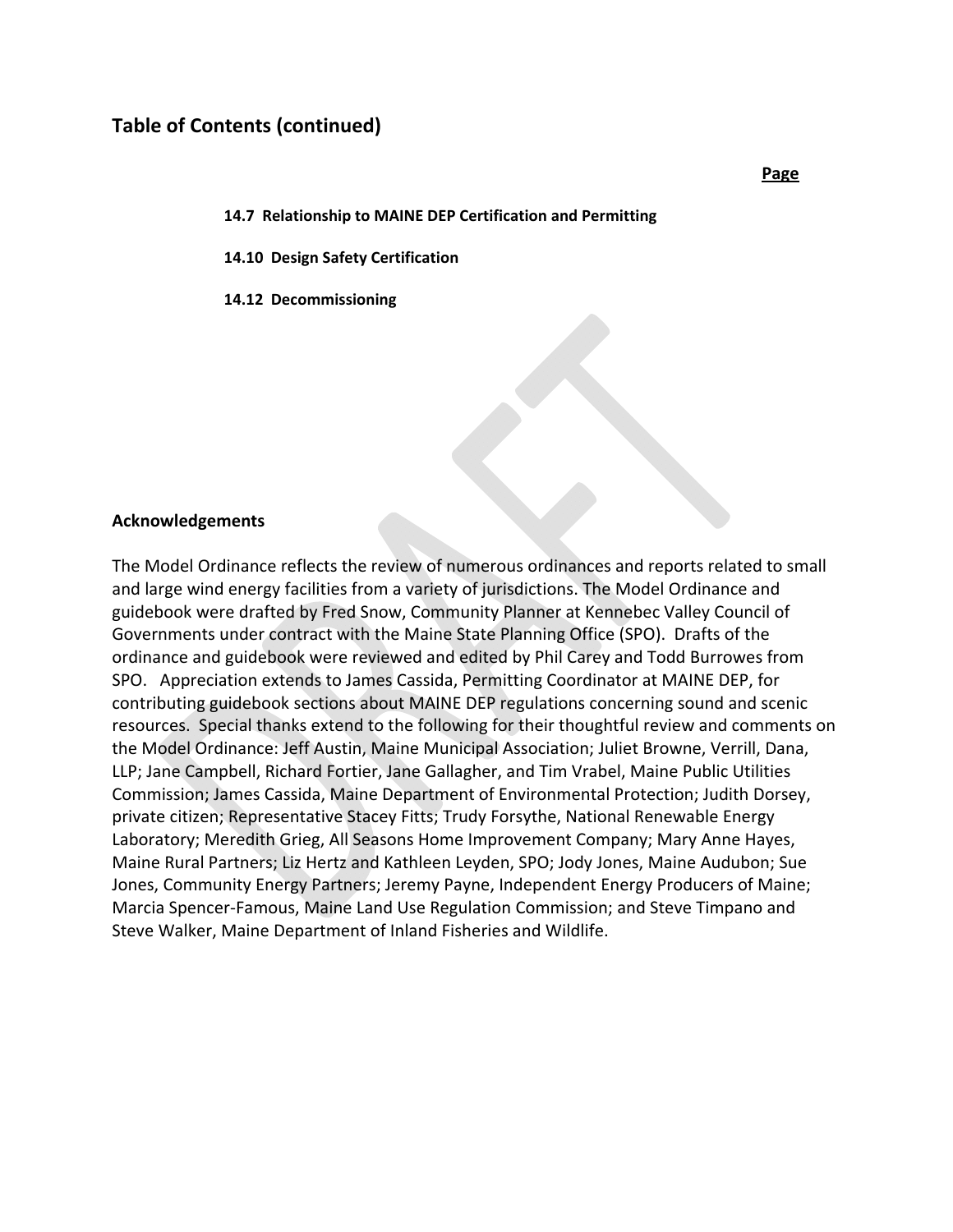# **Introduction**

Wind energy provides multiple environmental and economic benefits. According to the American Wind Energy Association, development of just 10 percent of the windiest states (Maine is ranked eleventh nationally and is ranked first in New England.) would provide more than enough energy to displace emissions from the nation's coal‐fired power plants and eliminate its major source of acid rain. In fact, running a single 1 megawatt wind turbine can displace 200 tons of carbon dioxide (CO2) in one year, which is equivalent to the annual CO2 benefit gained by planting one square mile of forest. Also, unlike oil or natural gas, the availability of wind energy is not affected by international conflicts or embargoes. Large wind projects create construction jobs, permanent jobs (each large wind turbine requires 3 maintenance technicians), and many valuable spin‐off benefits to businesses such as hotels, restaurants, and material suppliers. They contribute significantly to local municipal revenues while placing little or no burden on local schools or public infrastructure.

Concerns about rising energy costs, climate change and energy security have generated a lot of interest in wind energy facilities of all sizes; from the small "consumer-scale", to the mediumsized "community-scale" to the largest "grid-scale". Small wind facilities are typically installed by homeowners or small businesses in order to lower electric bills. Community‐scale wind energy facilities are often located on the site of a school, factory or institution and to produce electricity for use on‐site. Grid‐scale facilities are the largest class and they are designed to supply electricity to the regional electric power grid.

While wind power has obvious benefits, wind energy development, like any other type of development, has potential for adverse and sometimes controversial effects. For instance, community members' opinions about the aesthetics of wind turbines may differ. Since, to be effective, wind turbines need to be tall enough to take advantage of the most productive and consistent winds, they will often stand well above surrounding trees and buildings. This can make them a very noticeable and, thus, much debated feature in parts of the community.

As noted above, every type of development has the potential to result in negative impacts, yet some Maine municipalities currently lack ordinances to adequately manage those impacts. Other municipalities have ordinances that address typical commercial and residential development quite well but still leave local reviewers ill‐prepared to make decisions on how best to accommodate the development of wind energy. For instance, many ordinances have maximum height restrictions for structures (typically 35 feet). Such height restrictions were typically not meant to regulate the height of wind turbines, but their unintended consequence is to effectively prohibit all but the smallest of them. An ordinance written to regulate more traditional forms of development will also lack standards for potential effects unique to wind energy facilities, such as shadow flicker.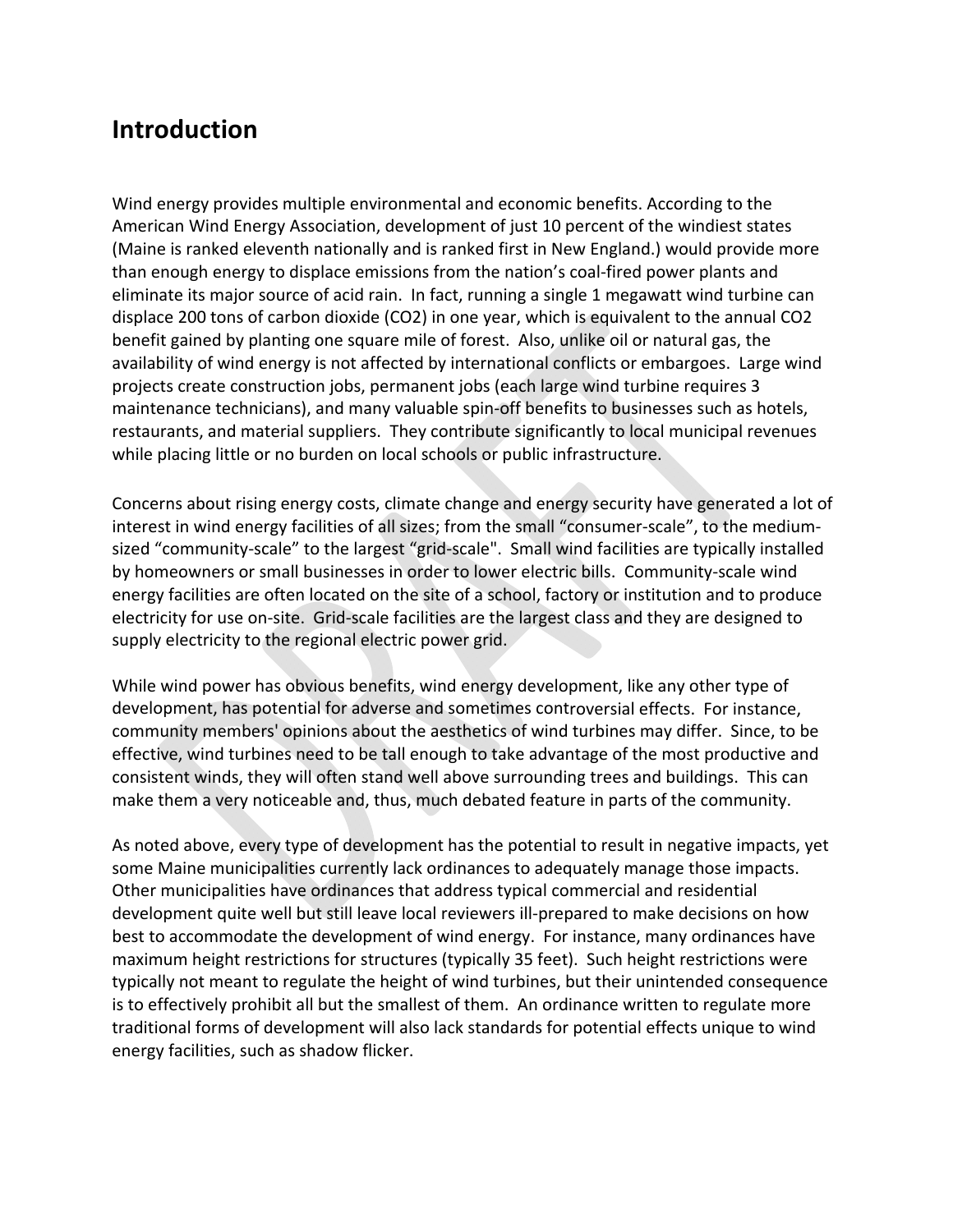## **About the Model Ordinance**

There is **no state mandate** for a municipality to adopt any ordinance to regulate wind energy development. For a municipality that chooses to adopt such an ordinance, there is **no state mandate** to adopt the Model Wind Facilities Ordinance, either in whole or in part. The Model Wind Energy Facilities Ordinance is provided solely as a resource for any municipality that is considering adopting an ordinance to regulate wind energy development.

Recognizing the challenges municipalities face in regulating wind energy facilities, and hoping to foster consistency between state and local approaches to their regulation, the Governor's Task Force on Wind Power Development recommended that the State Planning Office (SPO) develop a model ordinance, for **voluntary** use by Maine municipalities, which is designed to:

- Expedite well-sited wind energy development to advance state climate change and renewable energy policies and provide related business opportunities
- Facilitate coordination of and consistency between state and local review through use of common terms, standards, and findings, where appropriate
- Recognize and provide specific approaches to address issues of local concern

This Maine Model Wind Energy Facility Ordinance is SPO's response to that recommendation as well as to the numerous requests from towns to SPO and regional planning organizations for a model that can be used to regulate wind energy facilities of all sizes.

The Model Ordinance prescribes application requirements and sets review standards to address various concerns such as environmental impacts, visual impacts, noise and safety. Some requirements and standards apply to all types of wind energy facilities while others apply only to one type or another. This is because the complex technical standards and requirements for professionally‐prepared data that are appropriate for the larger facilities (Type 2 and Type 3), are not feasible or appropriate for the small facilities (Type 1).

The Model Ordinance addresses the most complex issues relating to large wind energy facilities by using the same requirements that are used by Maine DEP in its review of wind energy developments. Adapting Maine DEP's regulations for local use promotes consistency and creates a useful overlap between state and local reviews. The use of common terms and standards can allow local officials to benefit from the prior experience of state reviewers in interpreting and applying shared language. It also creates the local option for Maine DEP's analyses and findings to be used by the local reviewing authority in its review and decision.

The Model Ordinance may be used as a stand‐alone ordinance provided there is an existing municipal appeals process or, if not, that appeals section is added. The Model Ordinance may be integrated with an existing local development review ordinance provided that duplicative provisions are removed and any contradictions are rectified. In any case, municipalities are advised that the Model Ordinance is only a model. Important factual and legal circumstances may vary significantly among municipalities. Any municipality considering the use or adoption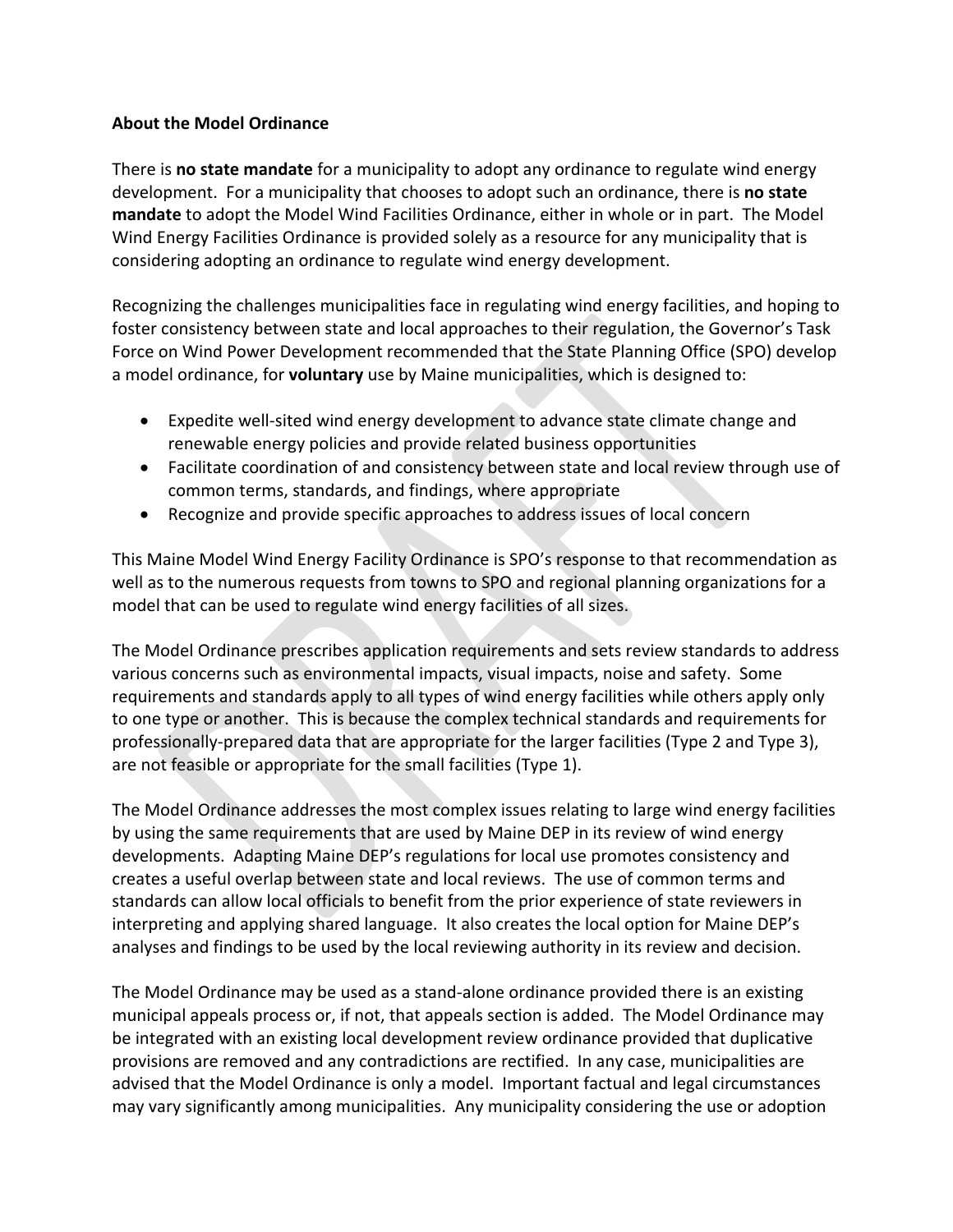of the Model Ordinance, either in whole or in part, is strongly encouraged to consult with and seek the advice of a qualified attorney.

## **About the Guidebook**

This guidebook to the Maine Model Wind Energy Facilities Ordinance has been developed to help local officials, applicants and citizens better understand its provisions and standards.

Each entry in the guidebook relates to a particular part of the Model Ordinance. The specific part to which an entry relates is indicated by a heading number which corresponds to the numbered sections and subsections of the Model Ordinance. The guidebook entries for some Model Ordinance sections (e.g. 8.0 Classification of Wind Turbines) may include one or more headlined paragraphs for which no specific subsection number is applicable. Not every section of the Model Ordinance has been found to warrant an entry, so there are gaps in the numerical sequence.

Guidebook entries can contain terms that are specifically defined in the Model Ordinance. An effort has been made to capitalize these terms when used in a context where their defined meaning may be crucial or illuminating. The definition of these and other terms are found in Section 4.0 of the Model Ordinance. In addition, the terms "Model Ordinance" and "Model", when capitalized, refer exclusively and specifically to Maine Model Wind Energy Facility Ordinance.

Throughout the guidebook, contact information and web links are provided where applicable in order to allow readers to obtain additional information.

# **Wind Energy Planning and Zoning Considerations**

The Model Ordinance deals exclusively with development review and does not directly address planning and zoning issues. This may be of no concern in communities that have no zoning except for shoreland zoning. On the other hand, communities with comprehensive plans and town‐wide zoning ordinances should consider amending those documents if they wish to shape the geographic pattern of wind energy development within the town.

Obtaining information about the wind resources in your community is a key step in planning for wind energy development. Wind suitable for energy development typically has a reliable speed in the 15 to 30 mph range. (Most wind turbines are designed to generate at maximum capacity in 20 to 25 mph winds and will not operate outside an 8 to 50 mph wind speed range.) The US Department of Energy's National Renewable Energy Laboratory (NREL) offers wind maps, data and analysis tools that can help local planners understand the nature and location of wind resources in their town. These can be found on the NREL website: <http://www.nrel.gov/wind/>.

Although the Model Ordianance is not a zoning ordinance, it can offer clues about whether and how a town may wish to address wind energy development in its comprehensive plan and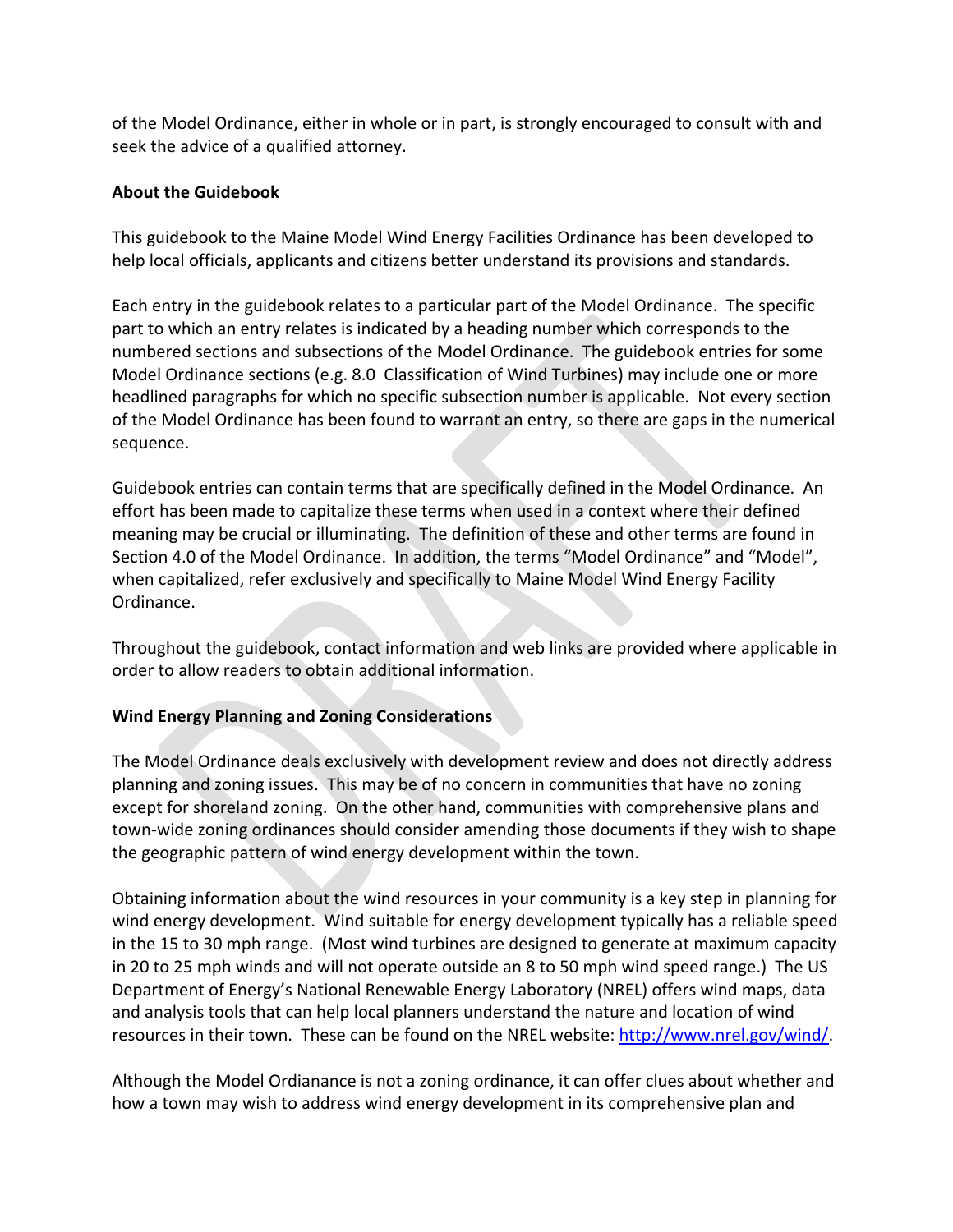zoning ordinance. For instance, local planners should note that, while the Model Ordinance has no minimum lot size requirement, its safety setback standard (equal to 1.5 times the Turbine Height) effectively requires that each Wind Turbine be surrounded by a minimum area of land commensurate with its Turbine Height. For example, the area surrounding a facility with a Turbine Height of 80 feet will need to be about one acre, while a Turbine Height of 170 will result in a setback area of over 5 acres. Therefore, when identifying areas suitable for Type 2 and Type 3 Wind Energy Facilities, which are typically tall, local planners can narrow their search to parts of town where sufficiently‐large parcels of land can be found. By the same token, knowing that the setback standards will effectively limit Turbine Heights on small lots, they may conclude that "Type 1 Wind Energy Facilities" is a land use that can appropriately be permitted in all zones including more densely‐settled areas.

Noise standards can have similar planning and zoning implications. Most sound from Wind Turbines comes from rotor blades and mechanical parts. All things being equal (e.g. design, build quality, etc.), the size (and noise‐generating potential) of rotor blades and mechanical parts increases along with the generating capacity of the turbine. Since the strictest sound limits apply near homes, it follows that the generating capacity (i.e. noise potential) allowed in an area should go down as the number and proximity of homes (i.e. residential density) goes up. (This is just a rough "rule of thumb" to help guide zoning decisions. Noise from a given proposed facility will best be controlled through the establishments of sound level limits, as is done in the Model Ordinance.)

Many comprehensive plans and zoning ordinances may need little or no change in order to accommodate wind energy development. Under many zoning ordinances, a Wind Energy Facility that generates power primarily for, and on the site of, a residence, farm, business, institution, factory or other permitted primary land use, would simply be allowed as an accessory use. Typically, such facilities could be accomodated with no change to the comprehensive plan or zoning ordinance. Similarly, if a comprehensive plan anitipates a use such as "natural resource industries" in a rural area, that may be sufficient to support the largescale development of wind energy in that part of town. Notwithstanding this kind of general support, it may still be advisable to amend the comprehensive plan to make that support more specific. It may also be necessary or advisable to add the speicific use (e.g. Wind Energy Facilty, Type 3) to the list of uses permitted in that zone.

Communities wishing to explore their wind energy development planning and zoning options should consult their regional planning organization and their town attorney or the Maine Municipal Association ([http://www.memun.org\)](http://www.memun.org/). Publications, technical assistance documents and other information about comprehensive planning and land use regulation in Maine can be found at the SPO website: <http://www.maine.gov/spo/landuse/index.htm>.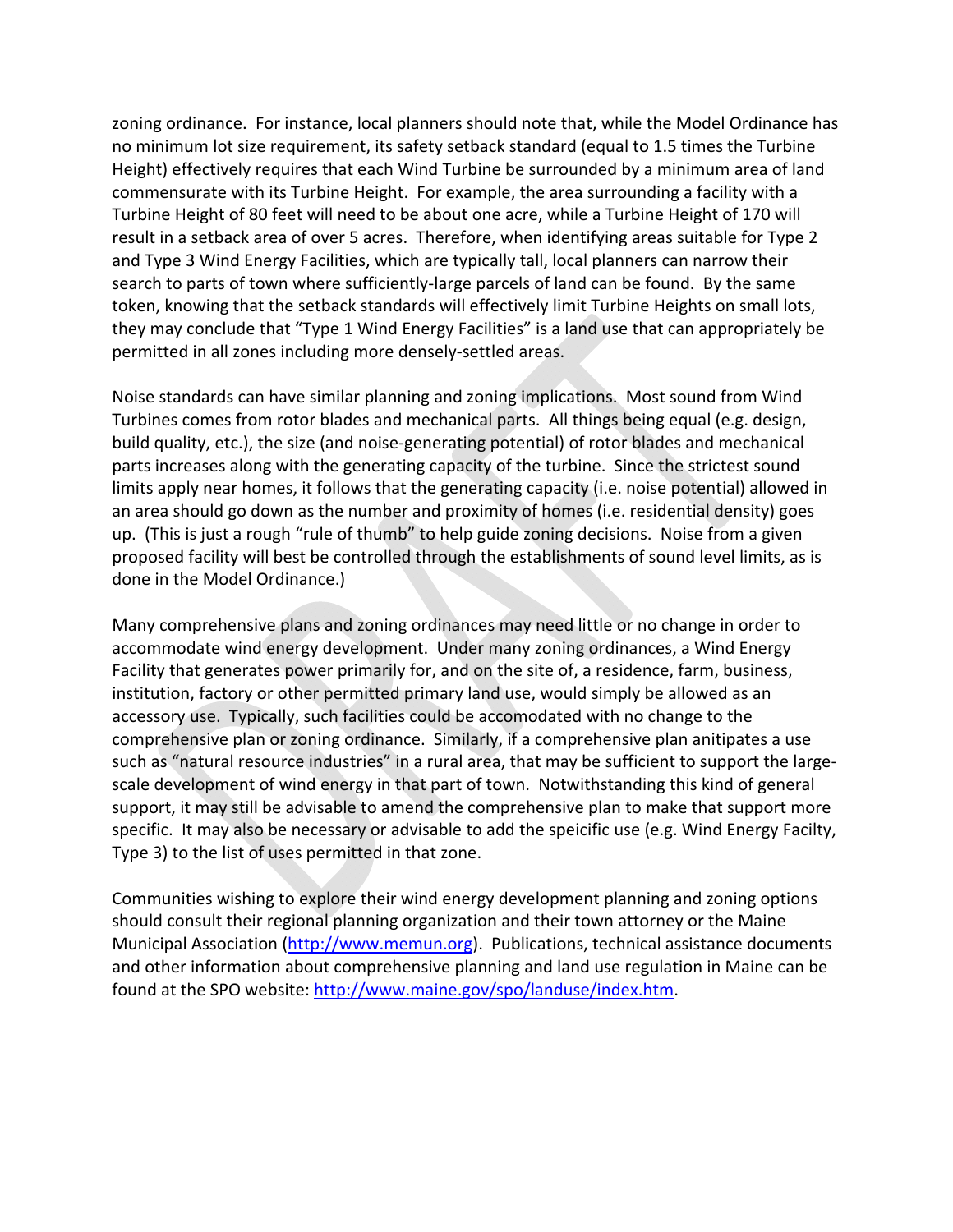# **Guidance on Model Ordinance Provisions**

# **8.0 Classification of Wind Energy Facilities**

### **Classification Criteria**

Since potential development impacts tend to increase with the scale of the development, the model's review process and standards vary according to the scale of the proposed facility. The model classifies each proposed facility as one of three types (1, 2 or 3) based on two criteria: the facility's aggregate generating capacity and whether or not the facility requires a state Site Location of Development permit. Proposed facilities in the smallest class, Type 1, are further divided into two categories (1A and 1B) based on two criteria: turbine height and the total number of turbines. The smallest facilities (Type 1A) are subject to the simplest review while the largest (Type 3) are subject to the most comprehensive review.

### **Aggregate Generating Capacity**

Wind turbines, like nearly all power plants, have a rated power generating capacity measured in watts, usually in units of a thousand (kilowatt/kW) or a million (megawatt/MW). Typically the capacity of wind turbines for residential use range from 2 to 10 kW while a farm‐scale turbine might have capacity of 20 kW. Turbines serving a school or other institution, a small business or a group of homes often range from 50 to 100kW. At the upper end of the spectrum, each turbine in a large "grid-scale" wind development may have a capacity of 1.5 MW (1500kW) or more. Typically, the manufacturer of the wind generator will provide its rated generating capacity among the unit's specifications. Some very small units may be assembled by the applicant from components bought separately. In these cases, the applicant should provide a written estimate of the generating capacity along with supporting documentation. In all cases, this criterion applies to the combined generating capacity of all turbines that make up the facility. [In cases where a turbine does not generate electricity but converts wind energy into another form (e.g., compressed air) the kilowatt-equivalent generating capacity of the turbine can be determined using a conversion factor .

## **Site Location of Development Permit**

The state Site Location of Development Act requires that a permit be obtained from the Maine Department of Environmental Protection (Maine DEP) for construction of any "Development of state or regional significant that may substantially affect the environment". The definition for such a "development" is found in Title 38, section 482, subsection 2. That definition reads, in pertinent part, as follows:

*"Development of state or regional significance that may substantially affect the environment," in this article also called "development," means any federal, state, municipal, quasi‐municipal, educational, charitable, residential, commercial or industrial development that:*

- *A. Occupies a land or water area in excess of 20 acres ;...(or)*
- *C. Is a structure as defined in this section;...*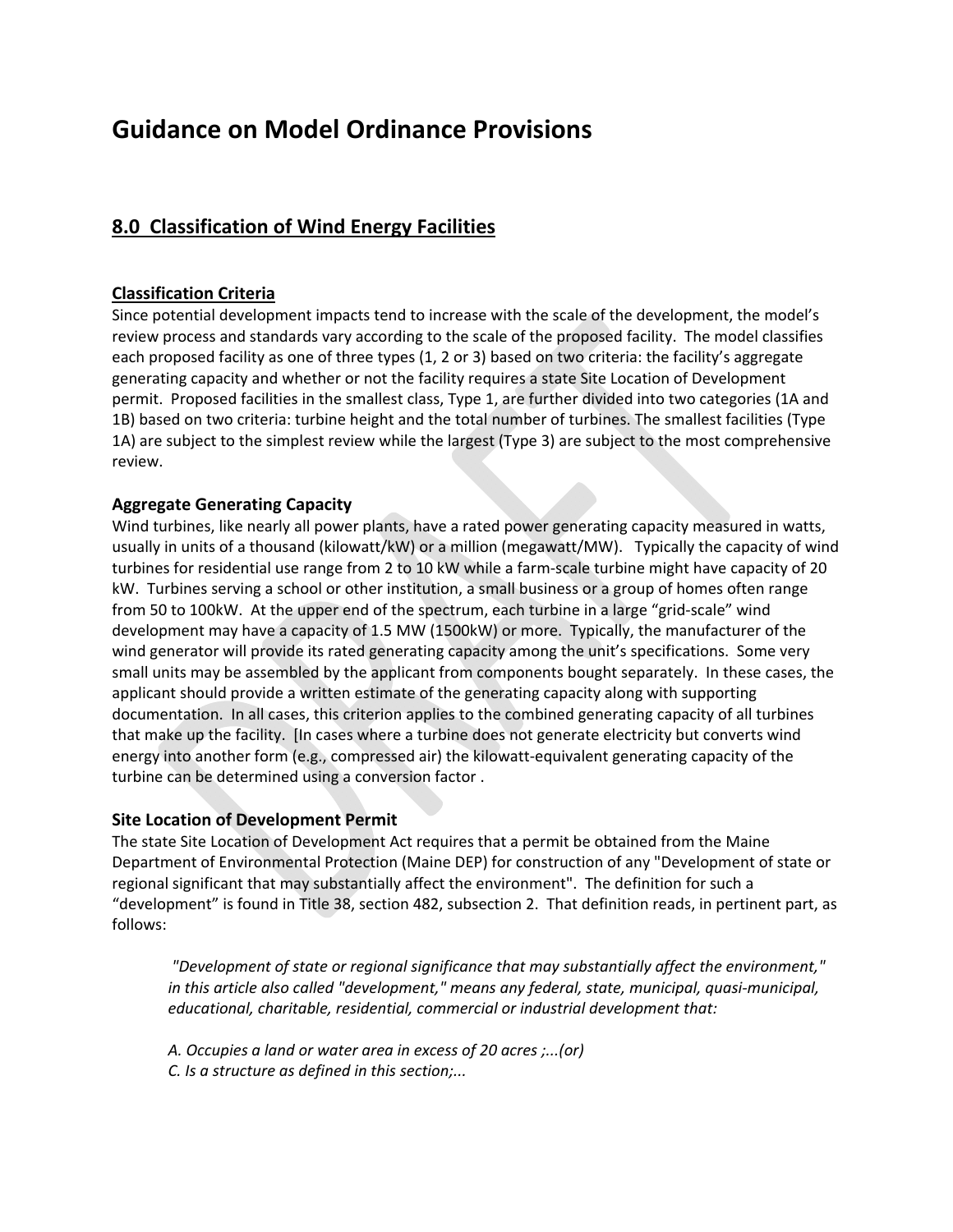The definition for "structure", which is found section 482, subsection 5, reads as follows:

*Buildings, parking lots, roads, paved areas, wharves or areas to be stripped or graded and not to be revegetated that cause a total project to occupy a ground area in excess of 3 acres. Stripped or graded areas that are not revegetated within a calendar year are included in calculating the 3‐acre threshold.*

Therefore, according to the Model Ordinance definitions, a Wind Energy Facility with a generating capacity of 100 kW or greater that requires a Site Location of Development Act permit (i.e. meets the "development" definition, above) is classified as Type 3, while a facility with a capacity of 100 kW or greater that does NOT require a Site Location permit (i.e. does NOT meet the "development" definition) is a Type 2 Facility.

### **Type 1 Classification Criteria**

As noted above, Type 1 facilities fall into two categories: 1A and 1B. This distinction is based on two criteria: turbine height and the total number of turbines. In order for a facility to be classified as Type 1A, it must fall below the threshold for both criteria. If the facility meets or exceeds the threshold for either criterion, it is classified as Type 1B.

#### **Turbine Height**

The model ordinance uses a turbine height threshold of 80 feet to distinguish between Type 1A and Type 1B. This standard reflects the need to balance two potential effects of increasing turbine height: greater visual prominence and greater generating efficiency.

Our research found one wind energy report noting that as wind turbines approach and exceed 80 feet they become more noticeable and more difficult to blend into a community's landscape. We found a number of municipalities that have this or a similar height threshold. A Brewster, Massachusetts, official said that city's ordinance, which has a comparable height threshold and buffering provisions similar to those of this model, has worked well.

On the other side of the equation, staff persons from the Maine Public Utilities Commission and the National Renewable Energy Laboratory stress the critical importance of sufficient turbine height to the effectiveness of these devices. Their experience with a small wind energy program is that many newly‐installed residential‐scale turbines cannot qualify for a government rebate because they are too low to gain adequate access to the wind. They see the simple Type 1A permit process as one that will appeal most to the typical home wind generator and urge municipalities to set as high a threshold as possible.

### **Number of Turbines**

The model assumes that the potential impacts of a given facility increase as the number of turbines proposed increases. Therefore, the classification that enjoys the most expedited review process, Type 1A, is limited to a single turbine.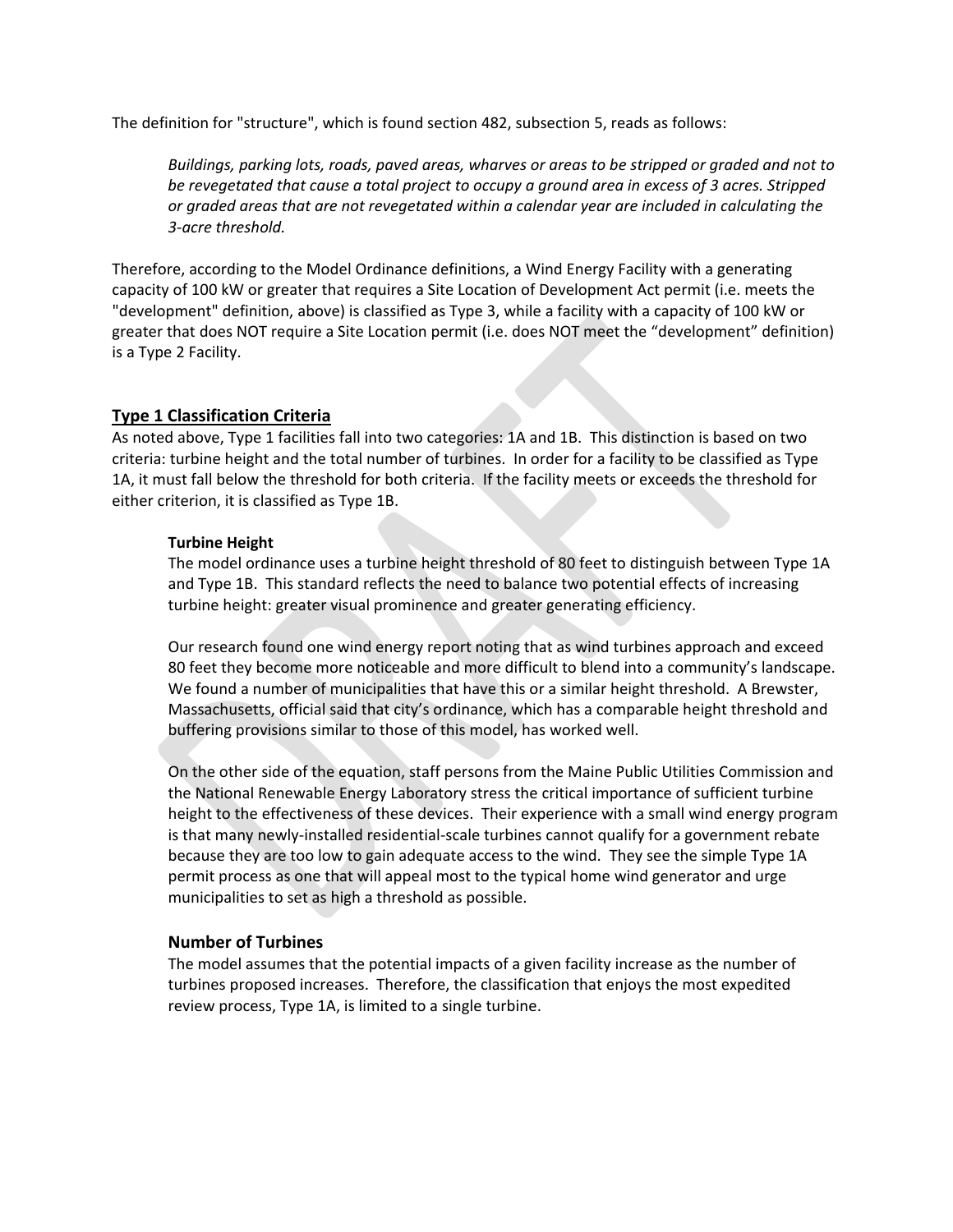# **9.0 Administration**

## **9.7 Professional Services**

This provision authorizes the municipal reviewing authority to obtain assistance from a consultant or attorney at the applicant's expense. Typically, the municipal reviewing authority may rely on MAINE DEP determinations with regard to the more complex review criteria, such as those regarding noise, shadow flicker, and effect on scenic resources. However, in cases where the municipality chooses or is required to assess compliance with complex criteria independently, expert assistance may be warranted.

While some Type 2 facilities do not require MAINE DEP certification, under the provisions of the model ordinance, the same criteria used for MAINE DEP certification would be applied by the municipal reviewing authority to all applications for Type 2 facilities. In cases where there is no MAINE DEP certification, and thus no Maine DEP findings for the municipal reviewing authority to consider, professional assistance may be warranted.

While the municipal reviewing authority must ensure that it has sufficient information on which to act, it should also try to minimize costs to the applicant. In cases where the local and state review processes require submission of the same professionally‐prepared information, the applicant should be allowed to avoid duplication of cost and effort by submitting the same information to both parties.

Due to its smaller scale and simpler review criteria, the municipal review authority should typically have no need for professional assistance with the review of an application for a Type 1B facility.

# **10.0 Application Submission Requirements**

# **10.1 General Submission Requirements**

## **10.1.7 MDIFW and MNAP Notification**

The applicant must notify the Maine Department of Inland Fisheries and Wildlife (MDIFW) and the Maine Natural Areas Program (MNAP) of a proposed wind energy facility by sending each a brief written description of the proposed facility which includes the total number turbines and the height of each turbine. The description must be accompanied by a segment of a 7.5 minute United States Geological Survey (USGS) topographic map on which the proposed turbine location(s) are indicated. USGS can be obtained from online. The Municipal Reviewing Authority will need to decide what constitutes acceptable evidence of notification. At a minimum, the applicant should be expected to submit copies of the notifications. Postal mailing receipts, either obtained by the sender or returned from the addressee can further confirm the notification. In the case of applications for Type 3 Wind Energy Facilities, evidence of submission of a Site Location of Development Permit application can be accepted since both agencies are notified of the proposed project as part of the Maine DEP review process.

Note that the Model Ordinance does *not* require comments from the MIFW or MNAP (see Natural Resources Protection, below).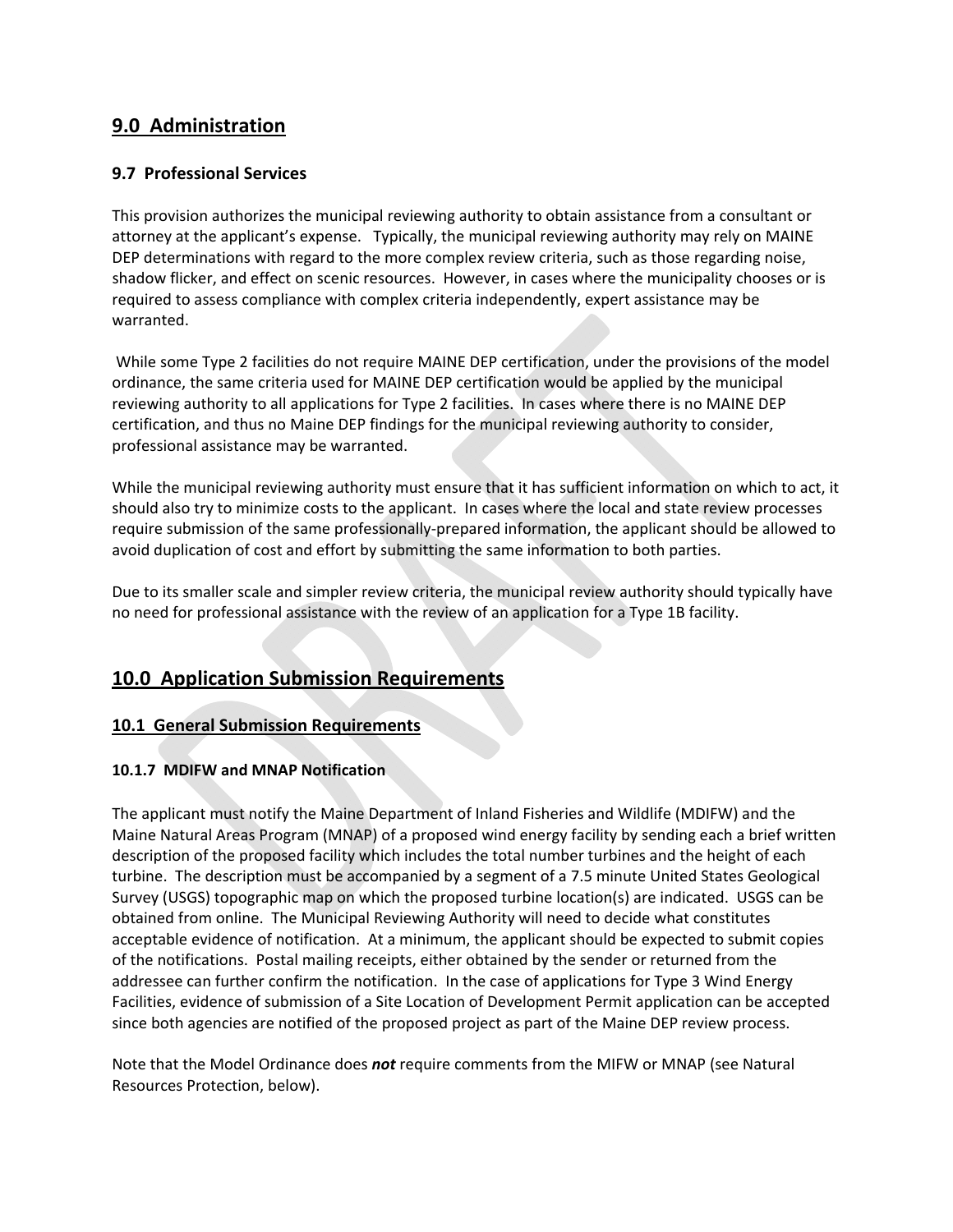Maine Department of Inland Fisheries and Wildlife notification is to be sent to:

Maine Department of Inland Fisheries and Wildlife Attn: Environmental Coordinator 284 State Street, State House Station #41 Augusta, Maine 04333‐0041 (207) 287‐8000 [www.state.me.us/ifw](http://www.state.me.us/ifw/)

Maine Natural Areas Program notification is to be sent to:

Maine Natural Areas Program Attn: Information Manager State House Station #93 17 Elkins Lane Augusta, Maine 04333 (207) 287‐8044 [Maine.nap@Maine.gov](mailto:maine.nap@maine.gov) [www.Maine.gov/doc/nrimc/mnap/assistance/index.htm](http://www.maine.gov/doc/nrimc/mnap/assistance/index.htm)

### **10.1.13 Visual Information**

There are several ways to determine how proposed wind turbines might look from various vantage points. If the terrain is suitable, the best method is to hire a crane which can extend to the height of the turbine. Helium weather balloons can also work but are difficult at windy sites. Photo-simulation that superimposes properly-scaled representations of the proposed turbine(s) onto photographs of existing views is another option.

# **10.2 Additional Submission Requirement for Type 2 and Type 3 Applications**

## **10.2.10 Other Relevant Studies, etc.**

This provision addresses instances when, in order to make an informed decision, the municipal reviewing authority needs information not found in the required application submission list. For instance, a sound consultant hired by the town (see Professional Services, above) may need to review the applicant's wind data in order to properly assess the sound study. In such a case, the municipal reviewing authority can require that the wind data be provided for that purpose. In all such cases, the municipal reviewing authority should specify which review standard or standards the additional information relates and why it is needed.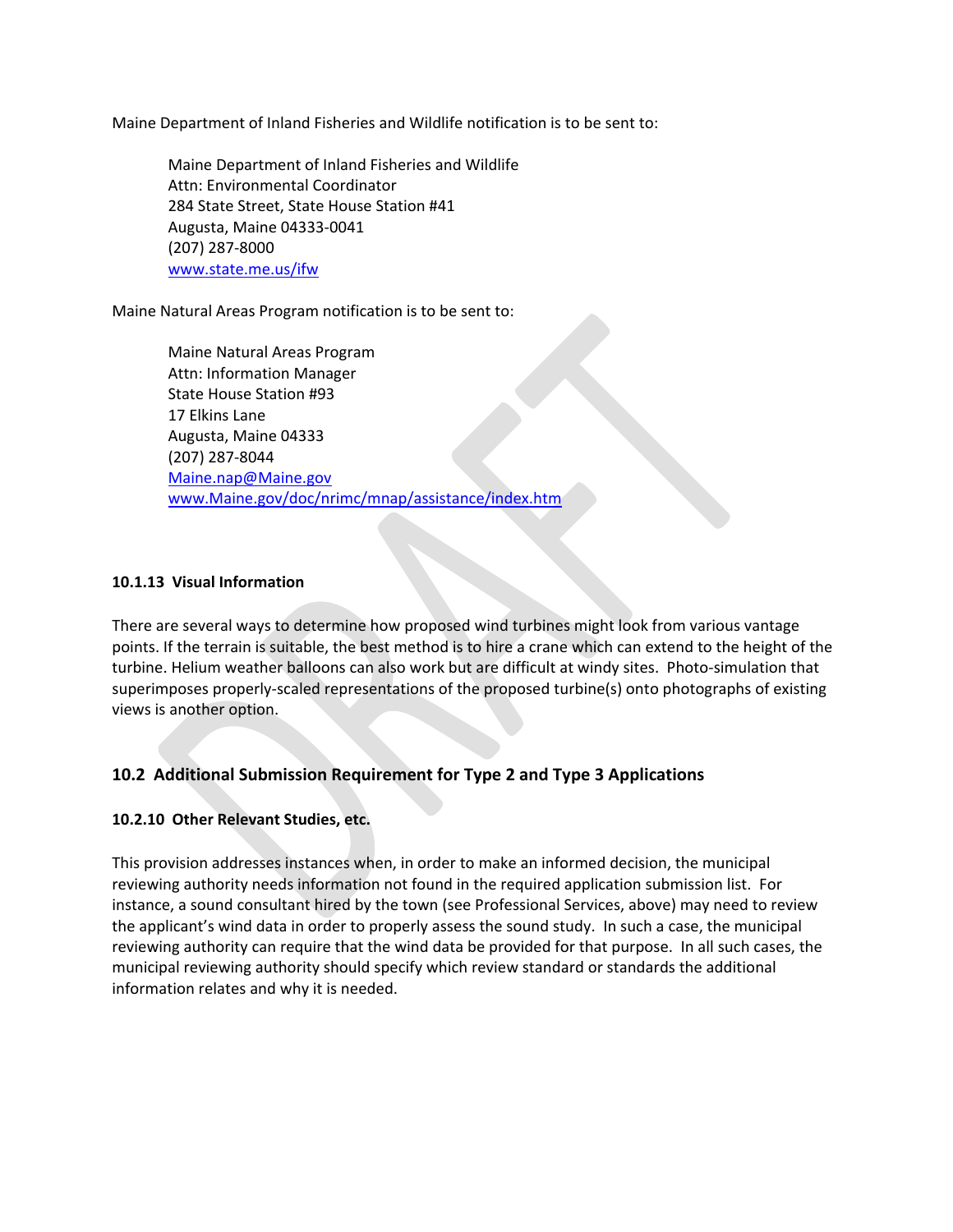# **11.0 MET Towers**

Wind resources vary considerably from site to site, and with the height above the ground. This variation requires that wind characteristics at a site be fully understood before a wind turbine is proposed or erected. The most common and effective way of measuring the wind at a site is by using a wind monitoring or meteorological (MET) tower. These towers typically have anemometers attached to measure the wind and are typically used to make such measurements for at least a year. Although the height of the tower will vary depending on local topography and vegetation, the most common type of MET Tower consists of a temporary structure between 130 and 160 feet high supported by guy wires. Under subsection 12.9 of the Model Ordinance, bird flight diverters must be installed on all guy wires in order to minimize potential bird fatalities.

The Model Ordinance provides an expedited review process and requires only a building permit for temporary MET Towers. Since accurate wind data is critical for the siting, design and impact assessment of a Wind Turbine, it is in the interest of the community, as well as the applicant, that accurate data be obtained. Facilitating For this reason, the model ordinance is designed to facilitate the collection of this data by providing a simplified permitting process.

To erect the most commonly‐used type of MET Tower, some land clearing is typically required, both to create room to lay the tower on the ground before winching it into an upright position, and to provide room for guy wires. For a 130 foot tower and 160 foot tower respectively, a minimum diameter of 160 to 240 feet needs to be clear to accommodate the guy wires with an area of between 135 to 165 feet available to lay the tower. For large towers, clearing of 0.5 to 1.5 acres might be required, which could be a concern in some sensitive areas. The model ordinance requires the applicant to restore the site to its original condition to the extent practicable.

# **12.0 General Standards (Applicable to all Facility Types)**

# **12.1 Safety Setbacks**

The safety setback is intended to reduce the hazard posed to abutting property by accumulated ice thrown from turning rotor blades. It also provides protection to abutting property in the unlikely event of a catastrophic tower failure.

It is important to note that the safety setback is a *minimum* setback that only addresses safety issues and that does not address any other issue such as noise or visual impacts. Meeting the safety setback requirement does not eliminate the need for a proposed facility to also meet every other review standard. Therefore, in order to satisfy noise or visual impact requirements, a Wind Turbine's location from the property line may need to be far beyond the minimum safety setback. The safety setback standard used in the model ordinance is equivalent to that found in Maine DEP rules.

# **12.2 Natural Resource Protection**

Maps from the state *Beginning with Habitat* program can be a good resource for the Municipal Reviewing Authority when making a preliminary determination as to whether a proposed facility is located in or near a sensitive environmental area. BwH map entitles *Primary Map 2: High Value Plant*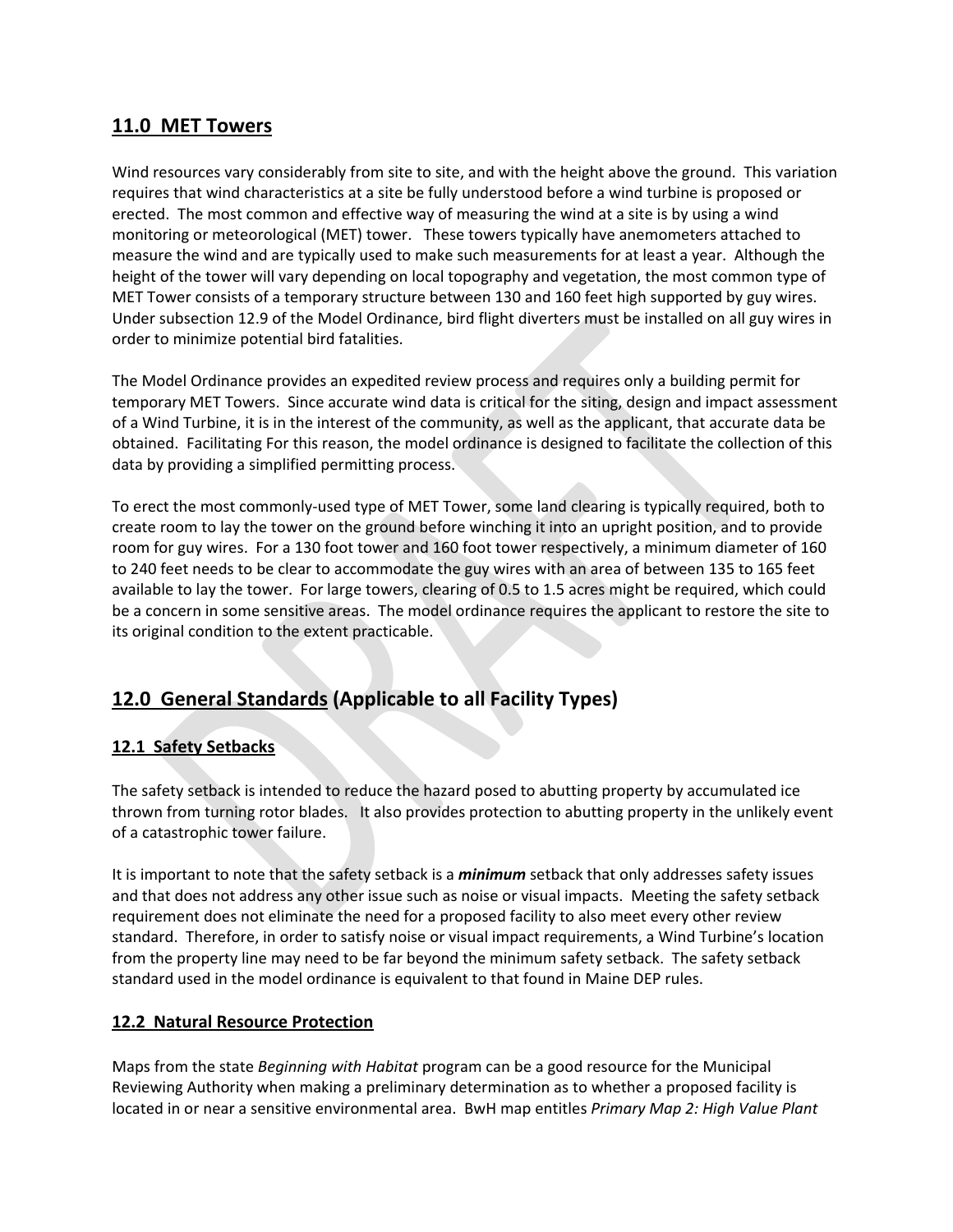*and Animal Habitats* will be of particular value. If maps for your town have not yet been prepared, they may be requested. If maps have been prepared for your town, they can be viewed and downloaded at: [www.beginningwithhabitat.org/the\\_maps/map\\_availability.html.](http://www.beginningwithhabitat.org/the_maps/map_availability.html)

Whether or not the proposed facility appears to be in or near an environmentally sensitive area, the applicant must still satisfy Model Ordinance section 10.1.7, which requires that evidence of MDIFW and MNAP notification be submitted (see 10.1.7, MDIFW and MNAP Notification, above). Note, however, that comments from either agency need not be received in order for the application to be found complete or for it to be approved. A notified agency will submit written comments only if it has concerns regarding the application, so the absence of comments from an agency can rightly be seen as indicating that the agency has little or no concerns regarding the application.

For review of Type 3 applications, comments from the notified agencies can be expected to be submitted to the Maine DEP. The Municipal Reviewing Authority may wish to request those comments directly from the agencies or from the Maine DEP, or it may wish to require the applicant to provide them (see Other Relevant Studies, etc., above). The Municipal Reviewing Authority may accept the issuance by the Maine DEP of a Site Location of Development Act permit for a proposed facility as a solely sufficient basis for finding that the local Natural Resources Protection standard has been met.

## **12.4 Controls and Brakes**

Under certain conditions, the force of the wind can cause the rotor of a Wind Turbine to spin so fast that it can disintegrate. This can occur during very high winds (e.g. 50+ mph) or if a malfunction causes the Wind Turbine "lose load" (i.e. resistance to rotor rotation from the electrical generator). In order to prevent this kind of failure, nearly every Wind Turbines is designed with "overspeed controls" that limit the rotational speed of its rotor.

Overspeed controls usually include both aerodynamic e features and mechanical brakes. Aerodynamic control can be achieved by designing the turbine to automatically "furl" (i.e. turn out of the wind) or to change the angle of its rotor blades to let the wind "spill". In most cases, mechanical brakes should augment the aerodynamic controls. Section 12.4 of the model ordinance allows the Municipal Reviewing Authority the latitude to accept an overspeed control system that does not have both a mechanical and an aerodynamic component; however, this exception is intended for small machines that can operate safely without both. As with all review criteria, the burden of proof is on the applicant, and it will be the role of the Municipal Reviewing Authority to judge the sufficiency of the documentation submitted in support of granting the exception.

## **12.7 Blade Clearance**

Contact of the wind with the ground or other objects or surfaces creates air turbulence. This turbulence disrupts the energy of the air flow and greatly reduces the ability of rotor blades of a Wind Turbine to efficiently harness that energy. In order to minimize the effect of ground and object-induced turbulence, and in order to provide a safe distance between turning rotor blades and persons and property on the ground below, the model ordinance includes a 25‐foot minimum blade clearance standard. Our review of ordinances in other jurisdictions found this standard ranging from 15 to 75 feet, with a 25-foot clearance requirement being common.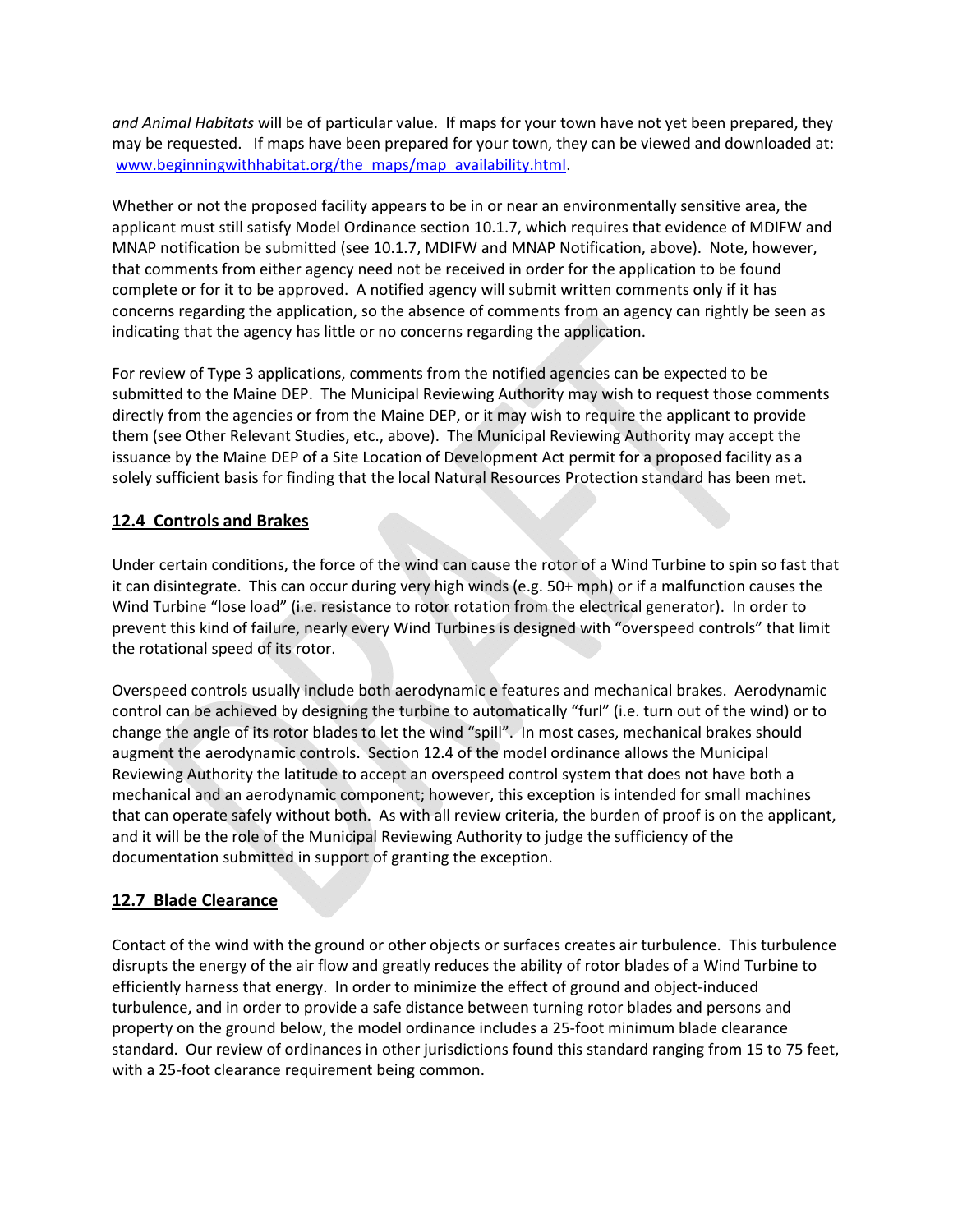## **12.9 Tower Structure**

With the exception of MET Towers, the model ordinance requires every tower to be a tubular monopole unless the applicant demonstrates to the satisfaction of the Municipal Reviewing Authority that the use of a monopole is not practicable. Monopole towers have several advantages over guyed and lattice towers:

- Their simpler "cleaner" appearance tends to be less visually discordant with their surroundings.
- They tend to require fewer trees to be cut since clearing of trees for guy wires is not necessary.
- They facilitate safe cold‐weather access to tower‐mounted equipment.
- They tend to lower overall bird mortality by reducing attractive perching opportunities and eliminating guy wires.
- They allow electrical equipment and cabling to be enclosed and protected from the elements.

Instances where the Municipal Reviewing Authority could find the use of a monopole Tower not practicable include, but are not limited to, cases where the applicant for Type 1A or Type 1B permit demonstrates that there are additional costs associated with the use of a monopole that cause the proposed facility to become economically unfeasible.

## **12.10 Erosion Control**

The *Maine Erosion Control Handbook for Construction: Best Management Practices* shows how to incorporate Best Management Practices (BMPs) for erosion and sedimentation control into project planning, design and construction. This compilation of BMPs provides a menu from which project designers and contractors can choose practices appropriate to specific projects and sites. The selected temporary and permanent BMPs, which may employ structures, vegetation, or both, will provide the best protection against erosion on and discharge of sediments from construction sites.

## **12.11 Building‐Mounted Turbines**

The Model prohibits building‐mounted turbines because of several inherent problems. These turbines transmit vibrations that can stress the building frame and that are often noticeable and annoying to occupants. Also, most roofs have a very limited capacity to support weight of a Wind Turbine and the wind forces to which it is subjected. In addition, all rooftops create wind turbulence, which will often seriously interfere with the efficiency of a building‐mounted turbine.

## **12.13 Visual Screening**

## **Note: the Visual Screening provisions apply only to Type 1B and Type 2 Wind Energy Facilities.**

The purpose of the visual screening provision is to require applicants to take advantage of simple, no‐ cost and low‐cost opportunities to reduce some of the visual impacts of their Wind Turbines. It does not require applicants to take any extraordinary measures to "hide" Wind Turbines or to "make them invisible". It does not require or support the denial of an application simply because there may be no practical way to screen certain views of a Wind Turbine. It does, however, allow the Municipal Reviewing Authority to require a good faith effort on the part of the applicant to take advantage of such opportunities when they exist.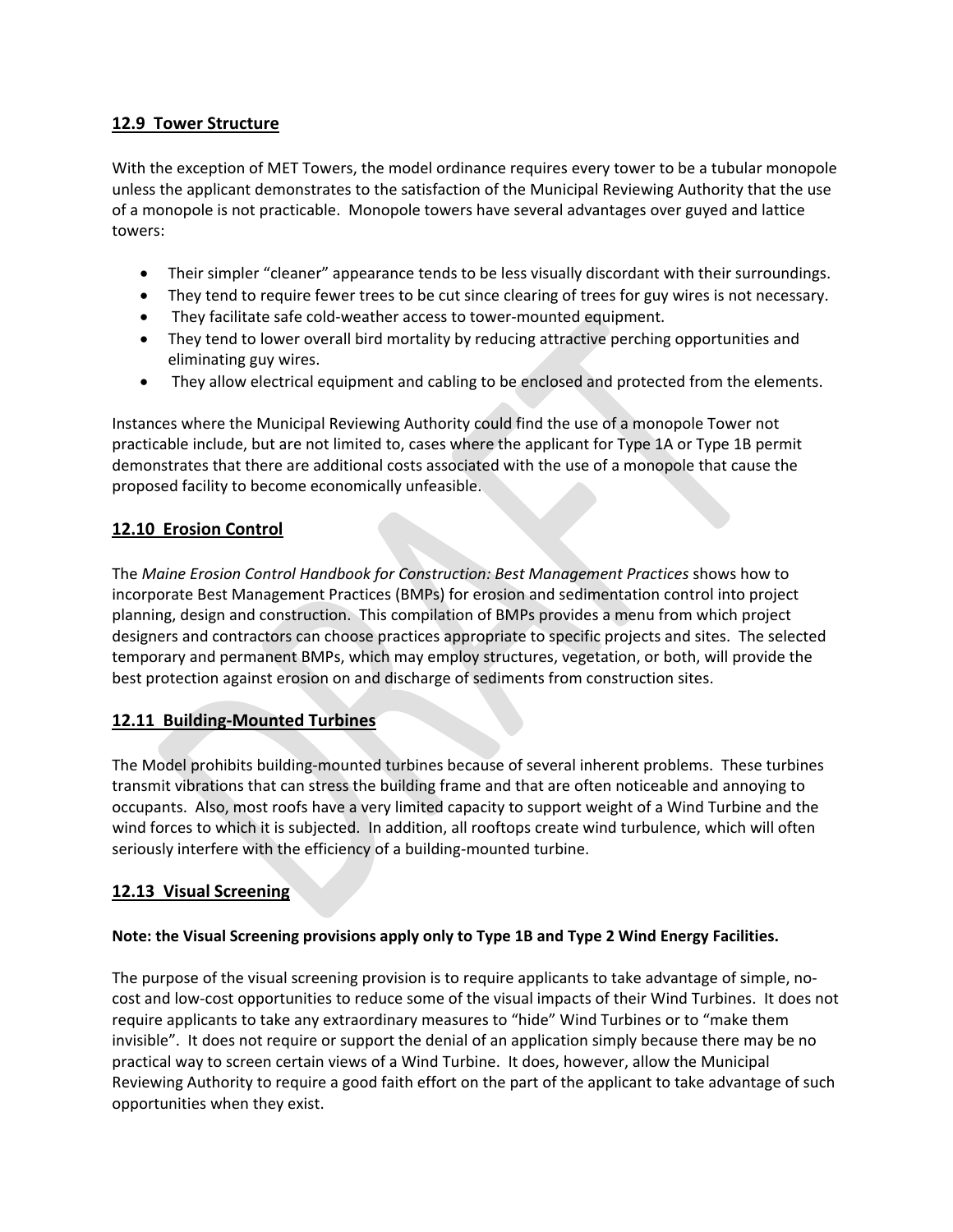In some cases, a Wind Turbine can be sited to take advantage of topography, vegetation, and buildings so that the view of it from a point in or near an Occupied Building or Scenic Resources is eliminated or obstructed. In such cases, the Municipal Reviewing Authority may require the location of a proposed Wind Turbine to be adjusted to take advantage of a screening opportunity provided that doing so will not significantly interfere with access to the wind. In no case can the Municipal Reviewing Authority require an adjustment to a Wind Turbine location if doing so will create a conflict with any other review criteria (e.g. safety setback, control of noise, protection of natural resources, etc.).

The Municipal Review Authority may require the applicant to visually screen the view of a Wind Turbine from a Residence or Scenic Resource provided that the screening is both "feasible and effective". In certain situations, the addition a landscape element (e.g. a shrub, tree, berm, fence, etc.) can effectively screen the view of a much taller object from a particular viewpoint. Given the nature of visual perspective, such screening must usually be located relatively close to the viewpoint (e.g. a picture window, porch swing, etc.) in order to be "effective". The potential for effective screening can be assessed through examination of photographs taken from the viewpoint, or from a visit to the site.

The question of whether or not it is "feasible" to create a screen with landscaping will depend on a number of factors including: 1) the consent and cooperation of the owner of the site to be landscaped, 2) the cost of the landscaping, 2) the overall budget and economics of the proposed Wind Energy Facility, 3) the nature and degree of the potential visual impact and, 4) the degree to which screening can mitigate the visual impacts. The Municipal Reviewing Authority should weigh these factors to make sure that the cost of any screening required is commensurate with the scope of the project.

# **Special Standards for Type 1A and Type 1B Wind Energy Facilities (13.0)**

# **Control of Noise (13.1)**

The noise control standards for Type 1 Wind Energy Facilities are much simpler than the Type 2 and Type 3 standards. The complexity of the Type 2 and Type 3 standards, which are based on Maine DEP rules, require professional expertise and impose costs on the applicant that are not commensurate with the size, scope and potential impacts of a Type 1 Wind Energy Facility. Therefore, the sound limits in Section 13.1 are roughly equivalent to the Type 2 and Type 3 limits but are combined with application requirements, measurement protocols and enforcement provisions designed to greatly limit or eliminate the need for professional assistance.

For instance, the application for a Type 1 Wind Energy Facility is not required to submit an expensive predictive sound study. Instead, the applicant is required to submit a signed acknowledgement of the applicant's responsibility to meet applicable sound limits and to take remedial action if the Codes Enforcement Officer finds that they are not being met.

# *NOTE: SPO staff is continuing work on a sound measurement protocol for section 13.1. This protocol will appear in the final version of this guidebook.*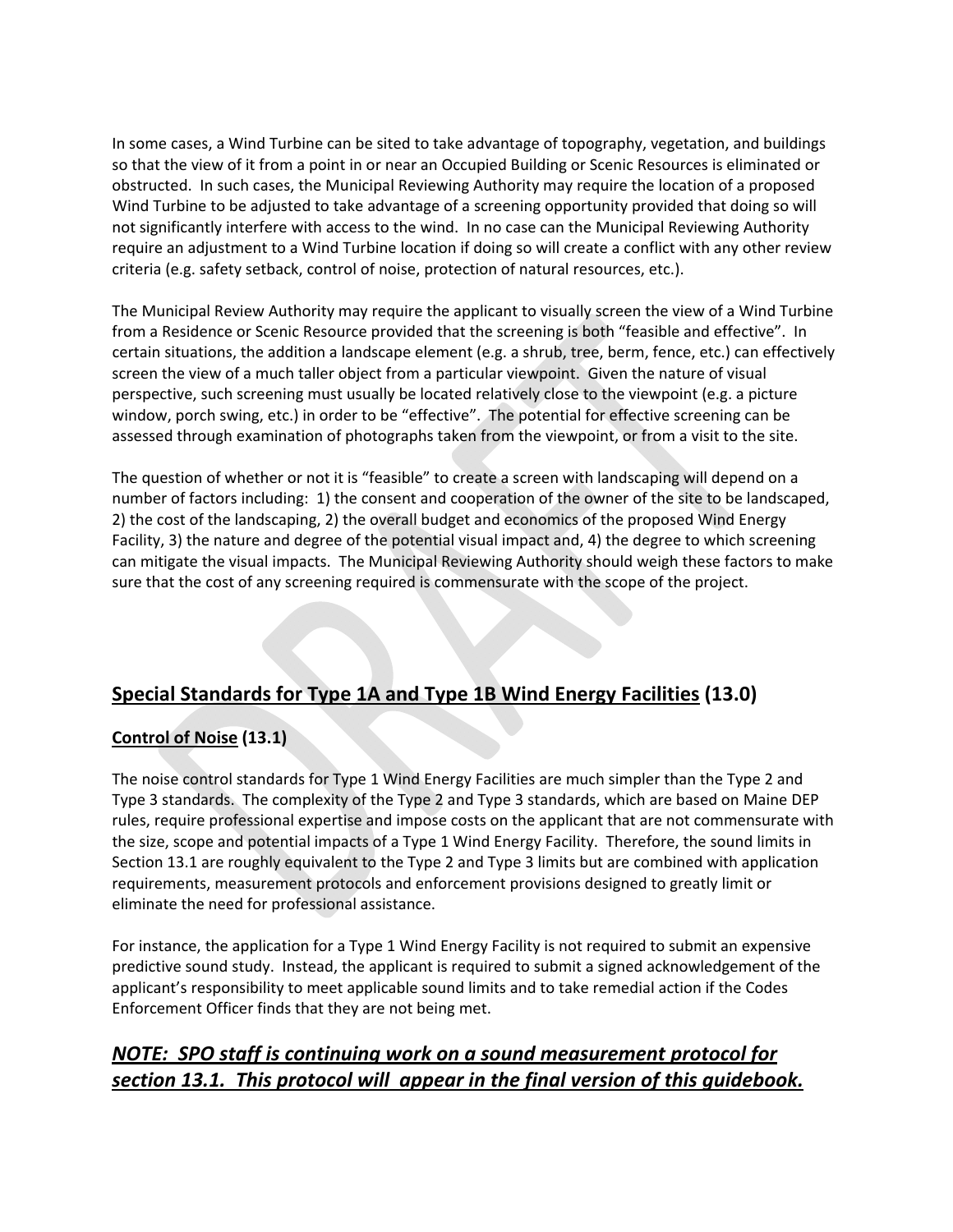# **Special Standards for Type 2 and Type 3 Wind Energy Facilities (14.0)**

## **Sound Limits and Assessment** (**14.1)**

All Type 2 and Type 3 Wind Energy Facilities are subject to the sound standards found in Appendix B of the Model Ordinance. These standards closely follow the standards applied by Maine DEP for facilities subject to its review. The Maine DEP standards, which include standards for short‐duration repetitive sound, were developed with the help of independent sound experts. Should Maine DEP amend any of its standards, or establish any new standards, the Model Ordinance will be revised to reflect those changes.

Due to the technical nature of acoustics and the corresponding complexity of the Type 2 and Type 3 sound standards, the Municipal Reviewing Authority may choose to enlist the assistance of a qualified consultant at the applicant's expense (see 9.7 Professional Services, above). Alternatively, in the case of facility for which a Maine DEP certificate or permit is required, section 14.7 of the Model Ordinance stipulates that the Municipal Review Authority may deem the issuance of that certificate or permit sufficient to meet the sound standards of section 14.1.

Insofar as the Model Ordinance sound standards for Type 2 and Type 3 facilities closely follows those used by the Maine DEP, it will be instructive to understand more about how the Maine DEP applies its standards. The following summary of the Maine DEP sound/noise review process for wind energy development was contributed by James Cassida, Permitting Coordinator, Maine Department of Environmental Protection:

*An applicant for a Site Location of Development permit for a grid‐scale wind energy development (Model Ordinance, Type 3) or a Siting Certification for Small‐Scale Wind Energy Development (Model Ordinance, Type 2 generating power for sale or use by a person other than the generator) must submit evidence as part of their application to the Department that they have designed the* project such that it is in compliance with all applicable noise rules pursuant to Chapter 375 (10). As *a standard practice, the applicant is required to hire a qualified sound consultant to conduct a sound level study. The sound level study is conducted to model expected sound levels from the proposed project and compare the model results to operational standards outlined in Chapter 375 (10). The sound level assessment/model takes into account the specifications of the proposed wind turbines and the location of the proposed development relative to abutting properties or other "protected locations" as defined in Chapter 375 (10) (G) (16).* 

*In general the Department requires the applicant to do the following:*

*1. Conduct a pre‐development sound study in order to demonstrate, by measurement, the ambient sound present at the proposed construction location. Ambient sound is defined as the all‐ encompassing sound associated with a given environment, being usually a composite of sounds from many sources at many directions, near and far, including the specific development of interest at a specified time. The ambient measurements must be made at representative protected locations for periods of time sufficient to adequately characterize the ambient sound*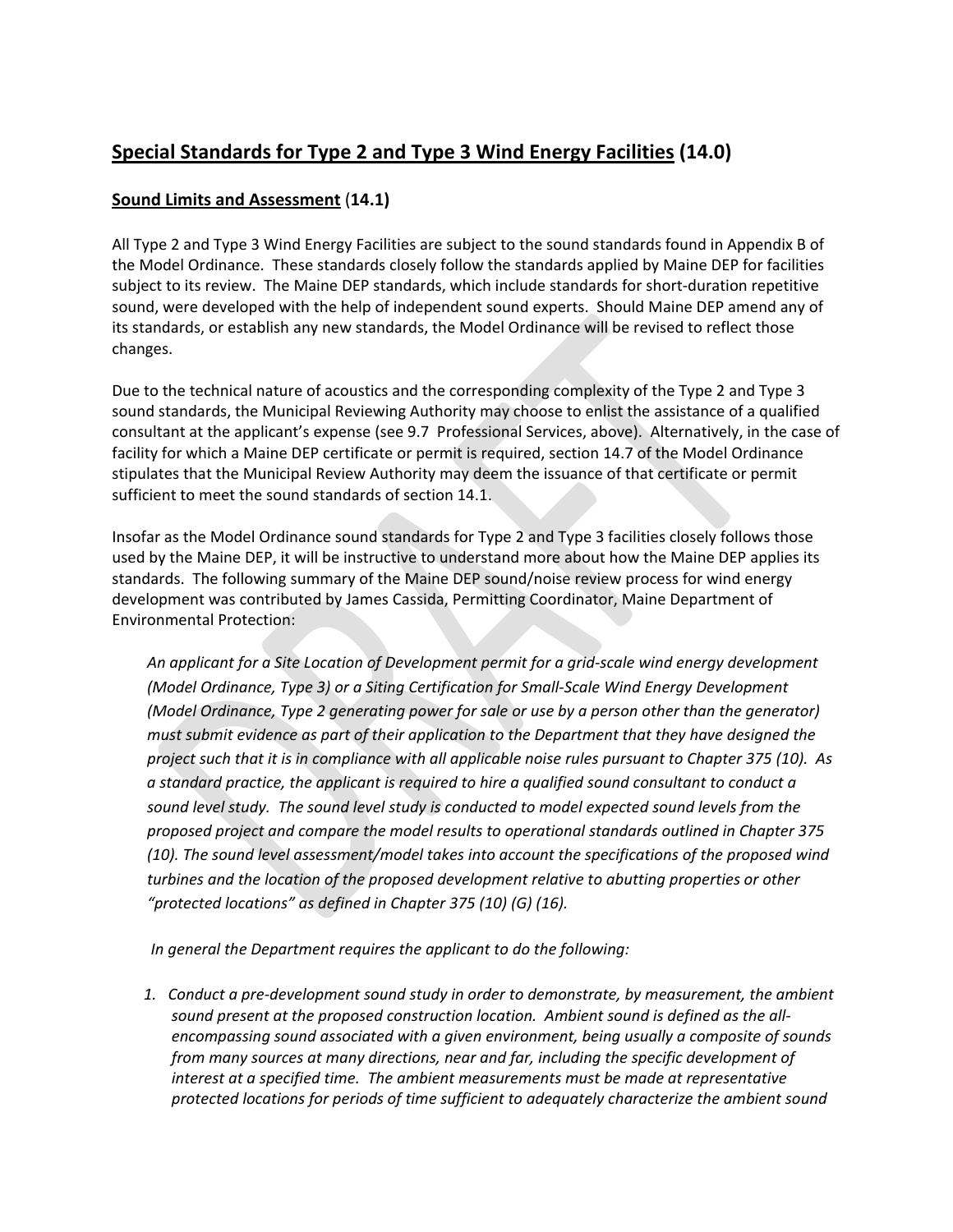*condition. At a minimum, the measurements must be made on three different weekdays during all hours that the development will operate. As wind energy developments will operate 24/7 if wind conditions are present the Maine Department requires applicants to include 24/7 measurements in their calculation of ambient sound. The Maine Department requires wind energy developers to apply quiet limits of 55 dBA during daytime and 45 dBA at night at all nearby protected locations in accordance with Chapter 375 §10 (H) (3) (1), even if pre‐ development ambient sound levels under weather conditions suitable for wind turbine operation exceed area thresholds of 45 dBA daytime and 35 dBA night.*

- *2. The sound assessment/model should be developed using the CADNA/A software or comparable program to map area terrain in three dimensions, locate the proposed turbines, and calculate outdoor sound propagation from the wind turbines. Area topography and wind turbine locations must be obtained based on United States Geological Survey (USGS) topographic information and project design. The sound level estimates must be calculated for simultaneous operation of the specific wind turbine equipment, at all prospective turbine locations, operating at full power as defined by the manufacturer. The wind turbines must be treated as point sources at the hub height of the specific wind turbine equipment above base grade elevation using sound power levels from the manufacturer. Sound level estimates should be based on the operating sound level at full power plus an uncertainty factor of an additional 2 dBA based on actual measurements of similar wind turbines during full operation.*
- *3. Sound levels from the proposed wind turbine operation must be calculated for all receiver points in the vicinity of the proposed project and depicted on the set of plans. Receiver points represent nearby "protected locations" where the most stringent nighttime limits apply. Chapter 375 §10 (G) (16) defines a protected location in pertinent part as "any location, accessible by foot, on a parcel of land containing a residence or approved subdivision…. near the development site at the time a Site Location of Development application is submitted…" In all cases, the nighttime limits apply within 500 feet of any living or sleeping quarters on a protected location.*
- *4. Sound level attenuation from the wind turbines to the receiver points must be calculated by the acoustic model in accordance with ISO 9613‐2 "Attenuation of sound during propagation outdoors". ISO 9613‐2 is an international standard commonly used for predicting sound levels from noise sources for moderate downwind condition in all directions. The prediction model must calculated attenuation due to distance, atmospheric absorption, and intervening terrain and factors must be applied for ground absorption assuming a mix of hard and soft ground. To be conservative in calculating attenuation, the surfaces of nearby lakes must be specifically mapped and assigned no ground absorption as appropriate for a hard, reflective surface. In addition, the model calculations must exclude attenuation from foliage. The stated accuracy of sound level attenuation calculations per ISO 9613‐2 is plus or minus 3 dBA. In order to compensate for inaccuracy inherent in the calculation and measurement methods, 3 dBA must be added to the specified sound power levels.*
- 5. *Short duration repetitive (SDR) sounds are a sequence of sound events each clearly discernible* that cause an increase of 6 dBA or more in the sound level observed before and after an event. *SDR sound events are typically less than 10 seconds in duration and occur more than once within an hour. When routine operation of a development produces SDR sound, 5 dBA is added to the observed levels of the SDR sound for purposes of determining compliance with applicable sound limits. Measurements and observations by applicants for projects previously reviewed by the Department indicate that sound levels can fluctuate over brief time periods as noted by the passage of wind turbine blades, however the observed measurements indicate that these sound* level fluctuations typically range from 2 to 4 dBA and thus do not result in the 6 dBA increase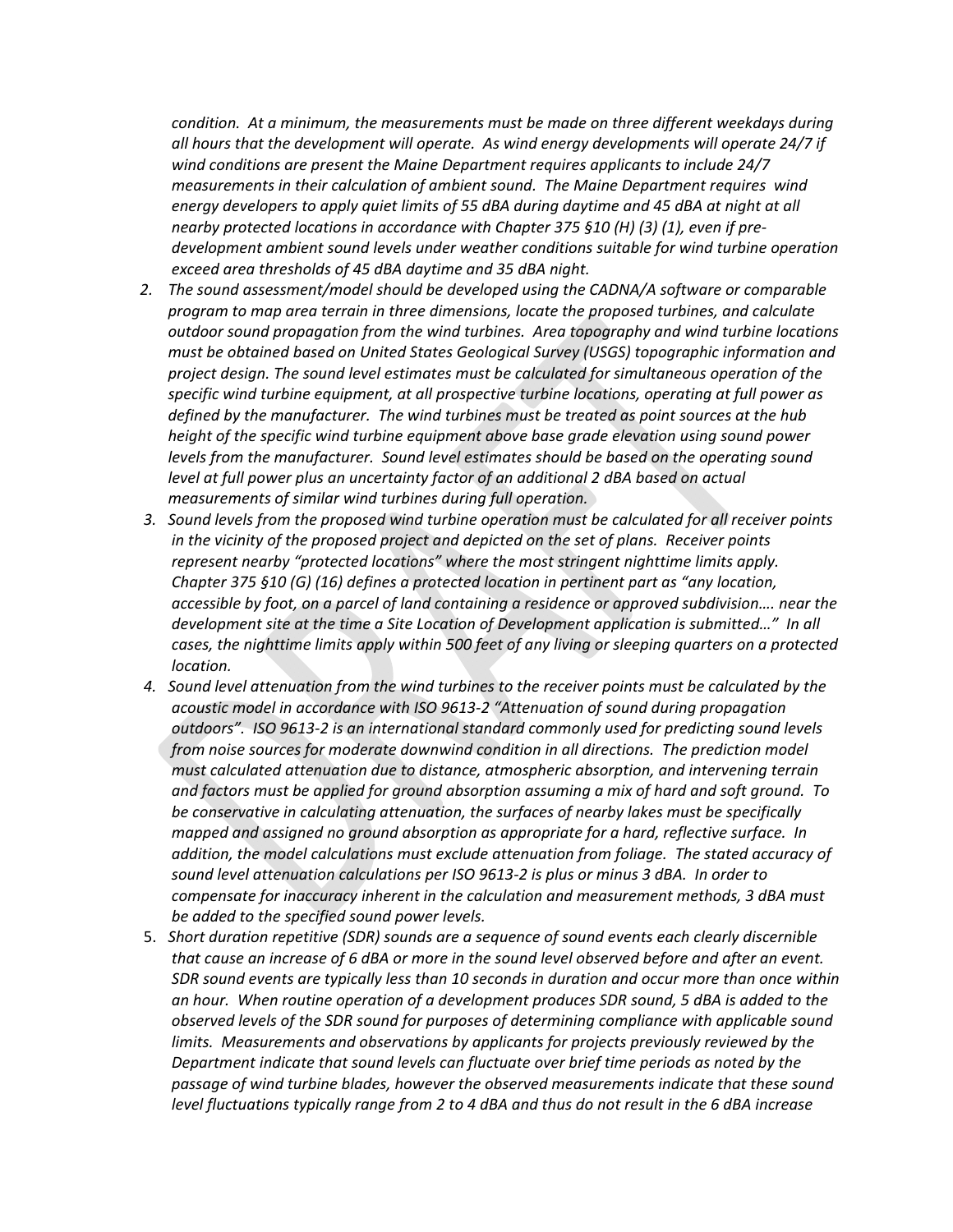*required to be an SDR sound as set forth pursuant to Chapter 375 §10 (C) (1) (e). However, because analysis of amplitude modulation is beyond the scope of models that calculate outdoor sound propagation, the Department recommends that applicants incorporate the 5dBA to the observed levels of the SDR sound in order to produce as conservative an estimate as possible. If applicants chose not to apply the 5 dBA for SDR sound the Department will condition the permit approval to require a detailed post‐construction compliance protocol to establish if SDR sounds* are in fact an issue on the proposed project site. If SDR sounds occur for a significantly large percentage of time, application of the 5 dBA penalty after-the-fact could result in locations with *modeled sound levels of 43 dBA or greater exceeding the 45 dBA limit for periods of the SDR sound event.*

# **Use of Public Roads (14.2)**

Road authorities are typically concerned about the impacts that major construction projects can have on roads. The construction of commercial wind turbines requires hauling very heavy components and construction equipment to the site. The nacelle (generator and gearbox unit) for a single commercial wind turbine weighs over 50 tons. The foundations for these turbines require over 200 yards of concrete each. Cranes for construction may weigh a few hundred tons when assembled. Damage can occur to roads. Impacts may include rutting, damage to road geometry, and crushed culverts.

The Model Ordinance calls for the applicant to pay for the town engineer or road commissioner to document pre‐construction and post‐construction road conditions. This documentation is crucial for implementing the requirement that any road damage resulting from construction of the facility be promptly repaired at the applicant's expense.

# **Artificial Habitat (14.4)**

The primary goal of this provision is to lower overall raptor mortality from the Wind Energy Facility by minimizing any artificial habitat that might attract raptors or raptor prey. Some examples of such artificial habitat include, but are not limited to, electrical equipment boxes on or near the ground that can provide shelter and warmth, and any components of towers or related structures that provide horizontal perching opportunities. In determining whether this provision has been met, the Municipal Reviewing Authority shall consider comments and recommendations, if any, provided by the Maine Department of Inland Fisheries and Wildlife (MEDIFW).

# **Effect On Scenic Resources (14.5)**

This section of the Model Ordinance details how the Municipal Reviewing Authority reviews the potential effect of a Type 2 or Type 3 Wind Energy Facility on Scenic Resources. The standards closely mirror those used by Maine DEP in its review of "grid scale" (i.e. Type 3) facilities and the Municipal Reviewing Authority my deem issuance of a Maine DEP permit as sufficient to meet this section with regard to Scenic Resources of state and national significance, but not those of local significance. Scenic Resources of local significant are not considered under Maine DEP standards, so the Municipal Review Authority will need to review for effects on those local resources without the benefit of a parallel Maine DEP review. Also, since Maine DEP Siting Certificate process does not include a review of effects on Scenic Resources, the Municipal Reviewing Authority will be solely responsible for that review for all Type 2 Wind Energy Facilities.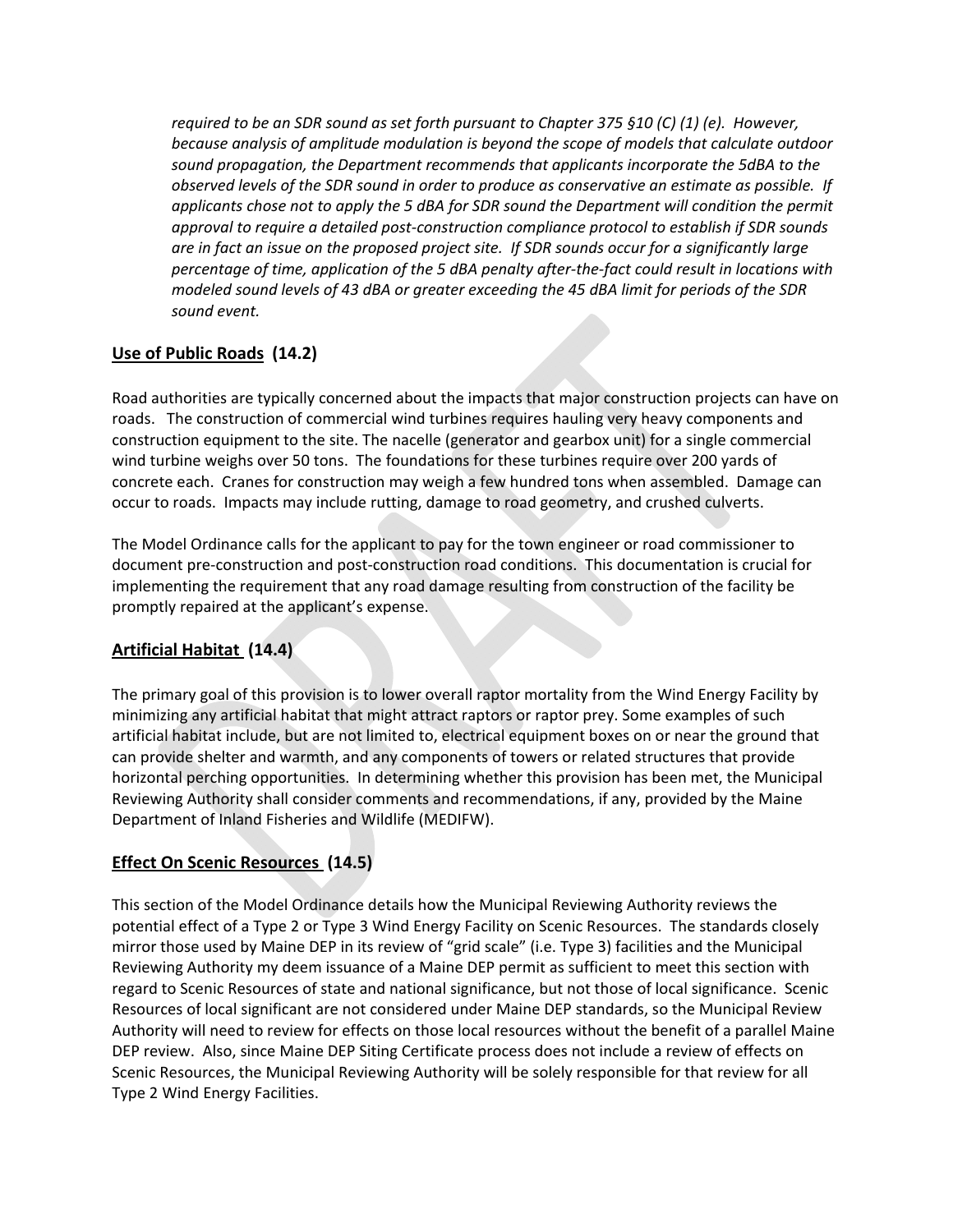Given the close similarity between the review provisions in the Model Ordinance and those used by Maine DEP, the following summary of the Maine DEP process by Jim Cassida, Permitting Coordinator, Maine Department of Environmental Protection, will provide helpful guidance to Municipal Reviewing Authority members:

*In determining if a proposed wind energy development will have a scenic impact the Maine Department of Environmental Protection (Department) uses the criteria established in Public Law, Chapter 661 and further described in Chapter 35‐A "Expedited Permitting of Grid‐Scale Wind Energy Development" § 3451‐ 3453. This criterion is used for both grid‐scale projects reviewed under the Site Location of Development Law (Site Law) and non grid‐scale projects that require a permit under the Natural Resources Protection Act (NRPA).* 

*The criteria established in Chapter 35‐A requires the applicant to identify all scenic resources of state or national significance that are located within 3 miles of the proposed project location and that the proposed facility be visually modeled from these locations. In addition, the Department may require visual modeling from all scenic resources of state or national significance that are* located within 8 miles of the proposed facility. The list of eligible scenic resources is limited to those places listed in Title 35-A§ 3451 (9). Scenic impacts from any scenic resource not included *in the defined list may not be considered by the Department in the review of a wind energy*  $development.$ 

*In making findings regarding the effect of a wind energy development on scenic character the Department considers the significance of potentially affected scenic resource of state or national significance, the existing character of the surrounding area, the expectations of the typical viewer, the project purpose, the duration of potentially affected public uses and the scope and scale of the potential affect of views. The Department may not determine that a proposed wind energy development has an unreasonable adverse impact on scenic character based solely on the fact that the facility is a highly visible feature in the landscape.*

#### **Shadow Flicker (14.6)**

Shadow Flicker is defined as alternating changes in light intensity caused by the movement of Wind Turbine blades casting shadows on the ground or a stationary object. Shadow Flicker is not the sun seen through a spinning wind turbine rotor, nor what an individual might view moving through the shadows of a wind farm.

Shadows cast from Wind Turbines generally occur near the turbines although this will vary depending on the time of year, the time of day, and Turbine Height. At distances greater than 1000 feet from a Wind Turbine, Shadow Flicker usually only occurs at sunrise or sunset when cast shadows are sufficiently long. At nearby locations (e.g. dwellings) this temporary effect is usually perceived as a nuisance rather than a potential hazard, but it is nonetheless important to consider when siting a turbine.

Since the position of the sun can be plotted in relation to the location of a proposed Wind Turbine, the time and duration of Shadow Flicker at any particular location can be accurately predicted. Computer modeling tools, such as WindPro, are used to generate the predictions. The assumption of in the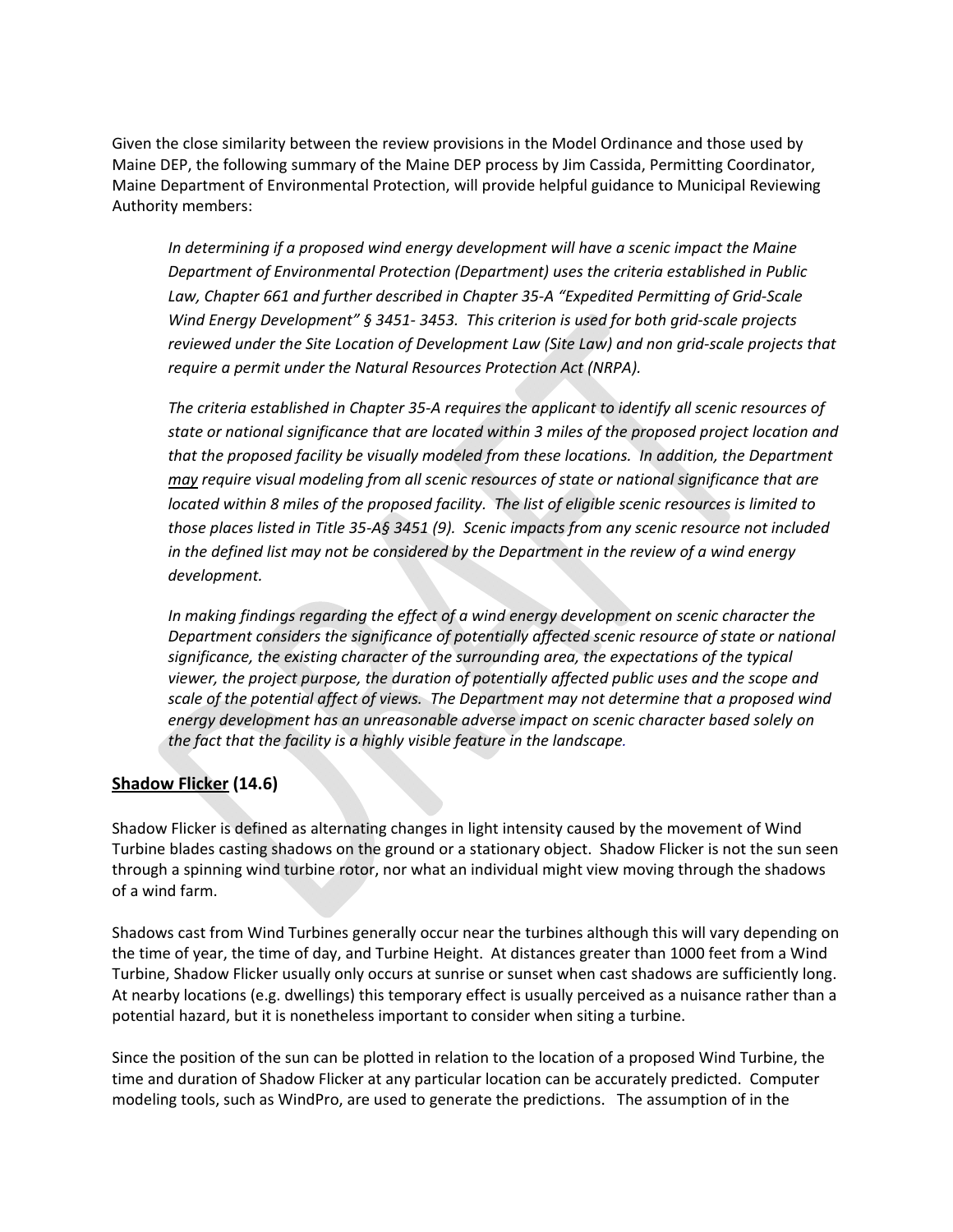computer model is that every day will have ideal conditions for generating Shadow Filcker (i.e. sunny and windy). Therefore the actual incidence of Shadow Flicker can safely be expected to be less than predicted.

With the predictive information, adverse effects on neighboring properties can often be avoided or mitigated. For some locations, this can be achieved by adjusting the proposed location of a Wind Turbine. For other locations, a tree planted in a strategic spot may block Shadow Flicker in the same way that it can screen the view of a Wind Turbine.

While neither the Model Ordinance nor the Maine DEP rules set a specific Shadow Flicker limit, current Maine DEP practice is to limit maximum possible annual Shadow Flicker to no more than 30 hours. Any municipality wishing to do so, can include a specific hour limit in its local ordinance.

### **Relationship to Maine DEP Certification and Permitting (14.7)**

### **14.7.1**

Prior to construction of any Type 2 Wind Energy Facility intended to generate electrical energy "for sale or use by a person of than the generator", the applicant must obtain a Maine DEP Siting Certificate. This certificate can be issued only if the proposed facility meets Maine DEP safety setback, noise, and Shadow Flicker standards. Section 14.7 of the Model Ordinance stipulates that if a Maine DEP Siting Certificate has been issued for a proposed Type 2 Wind Energy Facility, the Municipal Reviewing Authority may, on the basis of that certificate, find that the equivalent local standards for safety setback, noise, and shadow flicker standards have been met. Since these standards, particularly those for noise and Shadow Flicker, require review of highly technical information, the ability of the Municipal Reviewing Authority to rely on the expertise of Maine DEP staff can save considerable time and effort. It can also promote consistency between state and local reviews and reduce the exposure of the local decision to a legal challenge.

(As noted in guidebook entries relating to sections 9.0 and 14.1, above, an applicant proposing a Type 2 Wind Energy Facility intended to generate electrical energy that is not for sale or use by a person other than the generator must not and cannot obtain Maine DEP Siting Certificate. In those cases, the Municipal Reviewing Authority must review the application for safety setback, noise and Shadow Flicker without the benefit of a Maine DEP review.)

#### **14.7.2**

For the same reasons cited for section 14.7.1, above, the Model Ordinance provides that if the required Maine DEP Site Location of Development Act permit has been issued for a proposed Type 3 Wind Energy Facility, the Municipal Reviewing Authority may, on the basis of that permit, find that the local standards for safety setback, natural resource protection, control of noise, shadow flicker and scenic resources of state and regional significance have been met. Again, as with the certified Type 2 applications, this approach can save the MRA time and effort reviewing these sections while promoting consistency.

## **Design Safety Certification (14.10)**

While setbacks remain the primary mechanism for ensuring public safety in the Model Ordinance, proper design and construction of Wind Turbines are also crucial for reducing the risk of catastrophic